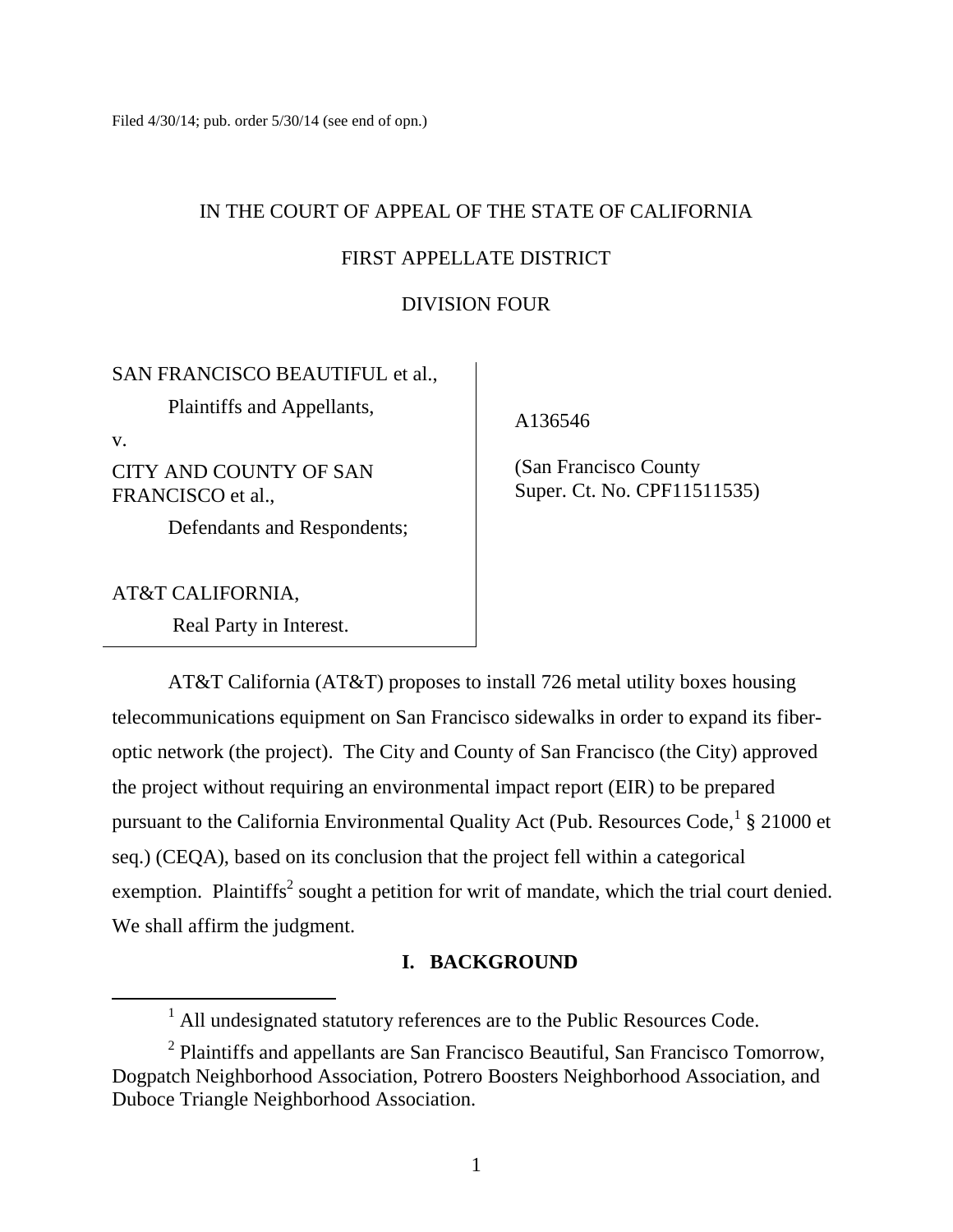AT&T applied for a categorical exemption for its "Lightspeed" project, which is intended to upgrade broadband speed and capabilities based on internet protocol technology, using an expanded fiber-optic network. It would connect the fiber to electronic components located in 726 new utility cabinets on public sidewalks. The majority of the cabinets would be approximately 48 inches high, 51.7 inches wide, and 26 inches deep. The new cabinets would be "paired" with—or placed within 300 feet of existing AT&T utility cabinets. AT&T has not yet determined precisely where the new utility cabinets will be located.<sup>3</sup>

In 2007, AT&T sought a categorical exemption from CEQA review for an earlier version of the project, which would have included approximately 850 utility cabinets. The San Francisco Planning Department, in case number 2007.1350E, determined the project was exempt pursuant to section 15303(d) of the State CEQA Guidelines. (Cal. Code Regs., tit. 14, § 15000 et seq. (Guidelines).) $<sup>4</sup>$ </sup>

The president of a neighborhood association appealed the Planning Department's decision to the City's Board of Supervisors. The Board of Supervisors held a public hearing in 2008, at which counsel for the appellant and numerous members of the public expressed concern that the utility cabinets would be large and unsightly, would attract graffiti and public urination, would block pedestrian access to sidewalks and parked cars, and would create traffic hazards by reducing visibility. At the conclusion of the meeting, AT&T acknowledged that it needed to respond to public concerns, and withdrew its application.

 $\overline{a}$ 

<sup>&</sup>lt;sup>3</sup> Public Utilities Code section 7901 provides that telephone corporations may construct telephone lines along any public road or highway, as well as "necessary fixtures of their lines, in such manner and at such points as not to incommode the public use of the road."

<sup>&</sup>lt;sup>4</sup> "The CEQA Guidelines, promulgated by the state's Resources Agency, are authorized by Public Resources Code section 21083. In interpreting CEQA, we accord the Guidelines great weight except where they are clearly unauthorized or erroneous." (*Vineyard Area Citizens for Responsible Growth, Inc. v. City of Rancho Cordova* (2007) 40 Cal.4th 412, 428, fn. 5.)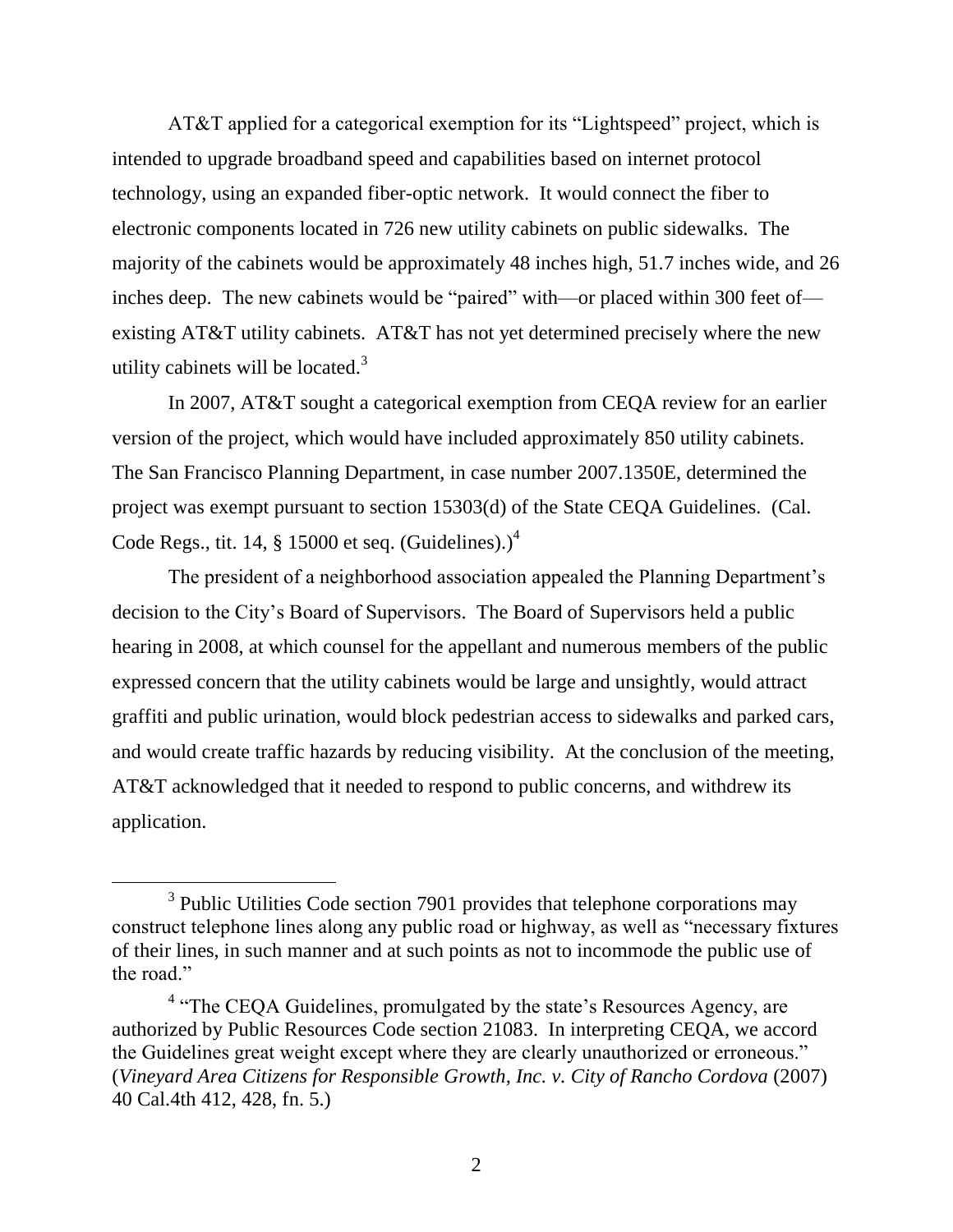After revising its proposal, AT&T submitted a new application for a categorical exemption in 2010. AT&T had reduced the number of proposed cabinets from 850 to 726, reduced the size of the proposed cabinets, increased the distance between the new cabinets and existing cabinets so as to provide more flexibility in cabinet location, eliminated the proposal to add new facilities within historic districts, promised to work with the City to screen the cabinets, promised to affix to each cabinet a 24-hour-a-day contact number for reporting graffiti directly to AT&T, and developed processes for members of the public to report graffiti through the City's "311" system and for AT&T personnel to report and remove graffiti. In its application materials, AT&T committed to adhering to certain limitations when choosing locations for the cabinets. Among them, the cabinets would not block pedestrian access and would maintain four feet of clearance, would not intrude on pedestrian "clear zones" at street corners, would have minimum setbacks at corners, curbs, fire hydrants, and other above-ground structures, and would not obstruct views of traffic signs, wayfinding signs, or traffic signals. AT&T also committed to use a graffiti-resistant coating on the cabinets and to work with the City, property owners, and community groups to install screening and allow for trees and shrubs to be planted next to the cabinets. In case number 2010.0944E, the City's Planning Department again determined the project was categorically exempt from environmental review.

San Francisco Beautiful and another organization, the Planning Association for the Richmond, appealed the Planning Department's determination. Members of the public submitted comments arguing that the cabinets were too bulky, would be eyesores, would attract vandalism, urination, graffiti, and trash, and would block visibility for pedestrians and drivers. In a six-to-five vote, the Board of Supervisors affirmed the Planning Commission's determination. During this process, AT&T provided a memorandum of understanding (MOU) to the City in which it "voluntarily" agreed, inter alia, to provide notice to neighbors and conduct community meetings for each cabinet site; maintain a public web site with information about the upgrade and contact information for public inquiries; place cabinets in alleys or non-sidewalk public rights-of-way where possible;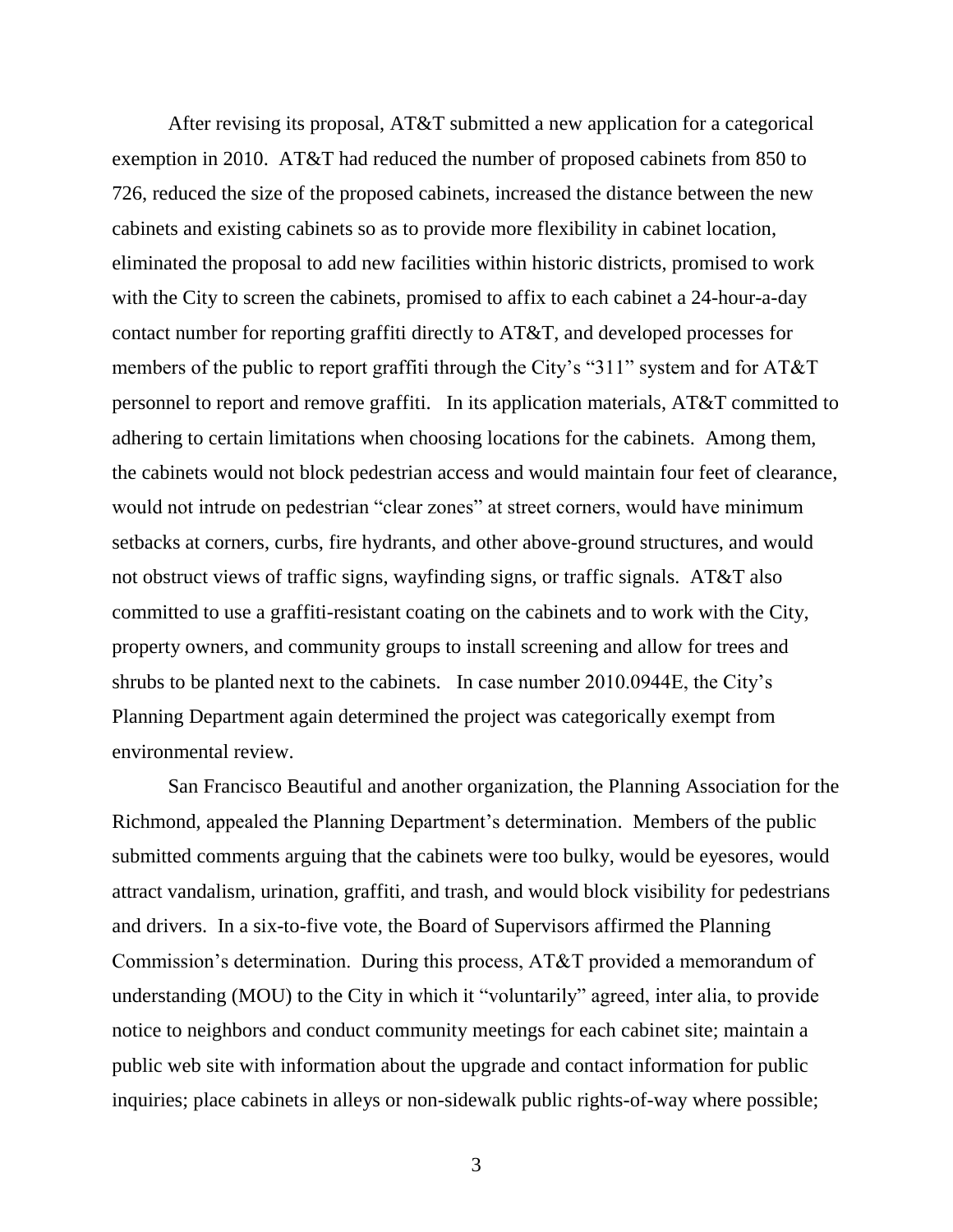consider options for screening cabinets; attempt to hire San Francisco residents for the project; and reimburse the City for the cost of graffiti removal.

Plaintiffs then brought this action in the trial court, seeking a writ of mandate ordering the City to set aside its approval and refrain from further approvals unless an EIR was prepared and feasible mitigation measures were adopted. The trial court denied the petition.

#### **II. DISCUSSION**

#### **A. CEQA Overview**

"CEQA embodies our state's policy that 'the long-term protection of the environment . . . shall be the guiding criterion in public decisions.' " (*Architectural Heritage Assn. v. County of Monterey* (2004) 122 Cal.App.4th 1095, 1100; § 21001, subd. (d).) To implement this policy, CEQA and the Guidelines issued by the State Resources Agency have established a three-tiered process. (*Davidon Homes v. City of San Jose* (1997) 54 Cal.App.4th 106, 112 (*Davidon Homes*).) In the first step, an agency conducts a preliminary review to determine whether CEQA applies to a proposed activity. (*Ibid*.) If the project is exempt from CEQA, either because it is not a "project" as defined in section 15378 of the Guidelines or because it falls within one of several exemptions to CEQA, "no further environmental review is necessary. The agency may prepare and file a notice of exemption, citing the relevant section of the Guidelines and including a brief 'statement of reasons to support the finding.' (Guidelines, §§ 15061, subd. (d), 15062, subd. (a)( $[4]$ ).) If, however, the project does not fall within any exemption, the agency must proceed with the second tier and conduct an initial study. (Guidelines, § 15063.) If the initial study reveals that the project will not have a significant environmental effect, the agency must prepare a negative declaration, briefly describing the reasons supporting the determination. (Guidelines, §§ 15063, subd. (b)(2), 15070.) Otherwise, the third step in the process is to prepare a full environmental impact report (EIR) on the proposed project. (Guidelines, §§ 15063, subd. (b)(1), 15080; Pub. Resources Code, §§ 21100, 21151.)" (*Davidon Homes*, *supra*, 54 Cal.App.4th at p. 113.)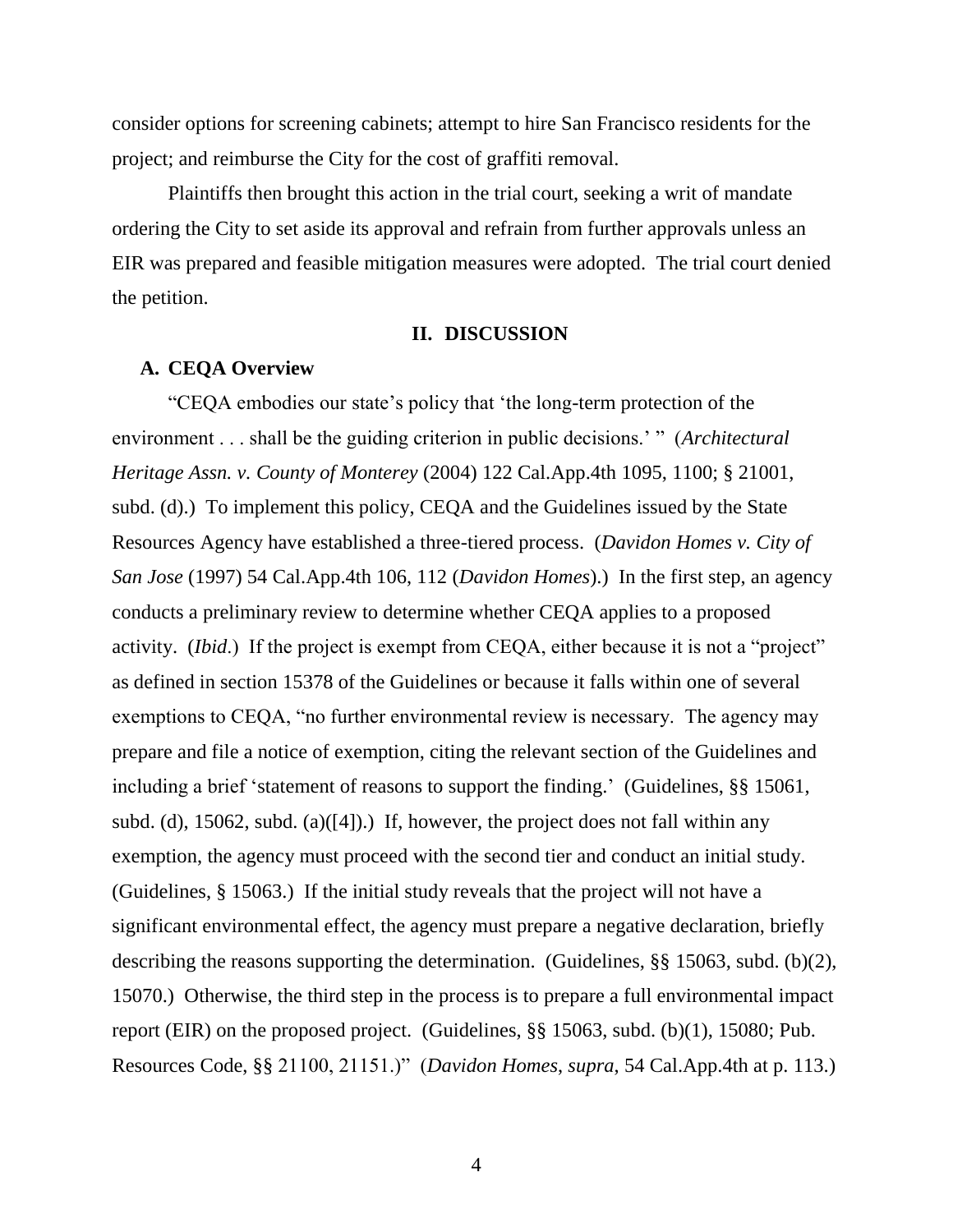In addition to establishing certain exemptions by statute (see, e.g., §§ 21080, 21080.01 through 21080.07, 21080.8 through 21080.42), CEQA requires the Guidelines to "include a list of classes of projects that have been determined not to have a significant effect on the environment and that shall be exempt from this division. In adopting the guidelines, the Secretary of the Natural Resources Agency shall make a finding that the listed classes of projects referred to in this section do not have a significant effect on the environment." (§ 21084, subd. (a).) In response to that mandate, the Guidelines include a number of classes of projects that the Secretary for Natural Resources found did not have a significant effect on the environment, and that were therefore declared to be categorically exempt from the preparation of environmental documents. (Guidelines, § 15300 et seq.) "Class 3" of these categorical exemptions "consists of construction and location of limited numbers of new, small facilities or structures; installation of small new equipment and facilities in small structures; and the conversion of existing small structures from one use to another where only minor modifications are made in the exterior of the structure. The number of structures described in this section are the maximum allowable on any legal parcel." (Guidelines, § 15303.)

The Guidelines also establish exceptions to the exemptions. (Guidelines, § 15300.2.) "Even if a project falls within the description of one of the exempt classes, it may nonetheless have a significant effect on the environment based on factors such as location, cumulative impact, or unusual circumstances." (*Save Our Carmel River v. Monterey Peninsula Water Management Dist.* (2006) 141 Cal.App.4th 677, 689 (*Save Our Carmel River*).) Among the exceptions are the following: "(b) Cumulative impact. All exemptions for these classes are inapplicable when the cumulative impacts of successive projects of the same type in the same place, over time is significant. [II] (c) Significant Effect. A categorical exemption shall not be used for an activity where there is a reasonable possibility that the activity will have a significant effect on the environment due to unusual circumstances." (Guidelines, § 15300.2.)

"In considering a petition for writ of mandate in a CEQA case, '[o]ur task on appeal is "the same as the trial court's." [Citation.] Thus, we conduct our review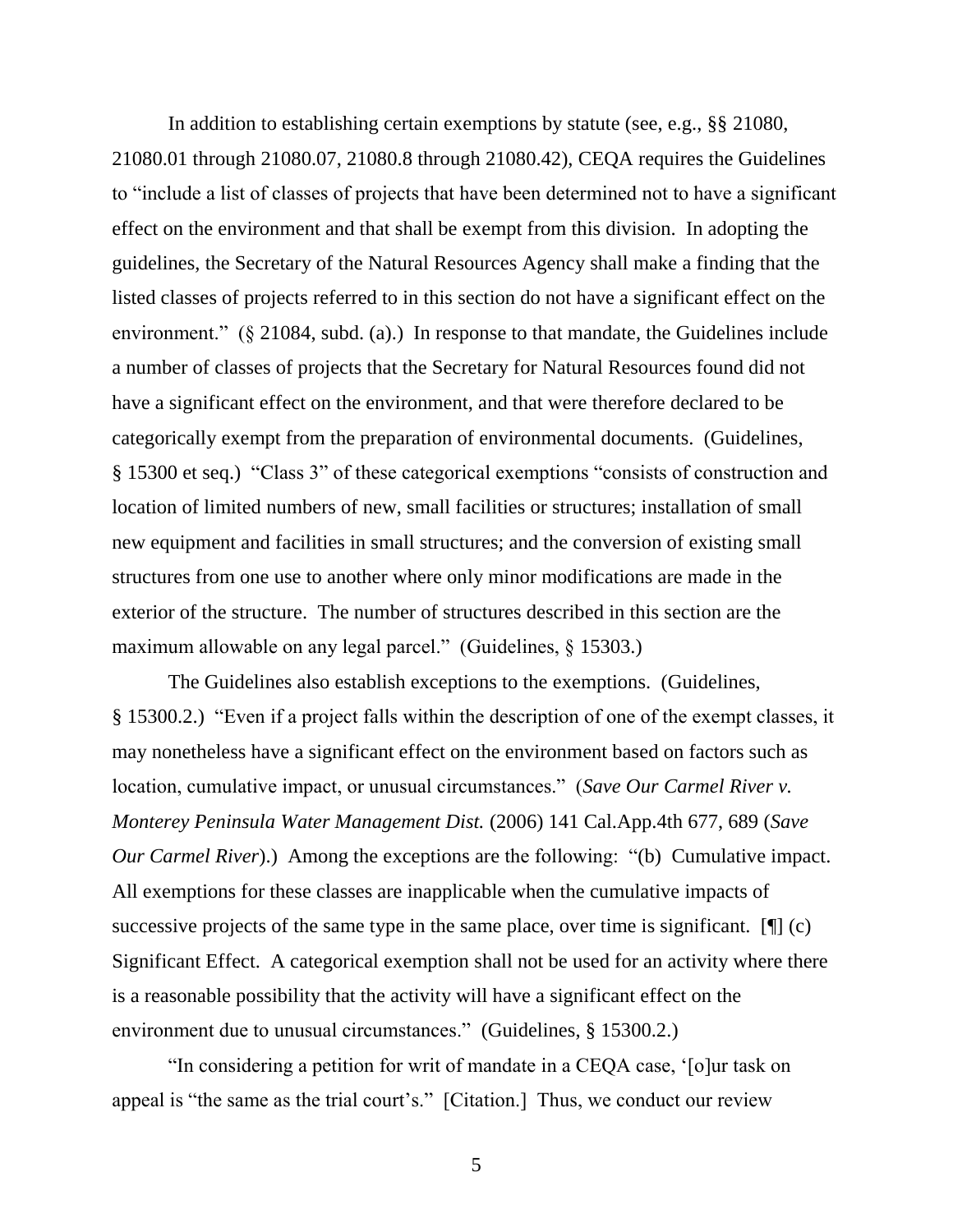independent of the trial court's findings.' [Citation.] Accordingly, we examine the City's decision, not the trial court's." (*Banker's Hill, Hillcrest, Park West Community Preservation Group v. City of San Diego* (2006) 139 Cal.App.4th 249, 257 (*Banker's Hill*).)

#### **B. Does the Project Fit into a Categorical Exemption?**

The City concluded that the project fell within the terms of Class 3 of the categorical exemptions. Plaintiffs contend this conclusion was wrong as a matter of law. To the extent this contention "turns only on an interpretation of the language of the Guidelines or the scope of a particular CEQA exemption, this presents 'a question of law subject to de novo review by this court.' " (*Save Our Carmel River*, *supra*, 141 Cal.App.4th at p. 693.) However, "[w]here the record contains evidence bearing on the question whether the project qualifies for the exemption, such as reports or other information submitted in connection with the project, and the agency makes factual determinations as to whether the project fits within an exemption category, we determine whether the record contains substantial evidence to support the agency's decision." (*Id*. at p. 694.)

As relevant here, Class 3 establishes exemptions for "[1] construction and location of limited numbers of new, small facilities or structures" and "[2] installation of small new equipment and facilities in small structures." (Guidelines, § 15303.) Among the examples of this exemption are "[w]ater main, sewage, electrical, gas, and other utility extensions, including street improvements, of reasonable length to serve such construction." (Guidelines, § 15303, subd. (d).) This exemption has been interpreted to apply "when the project consists of a small construction project and the utility and electrical work necessary to service that project." (*Voices for Rural Living v. El Dorado Irrigation Dist.* (2012) 209 Cal.App.4th 1096, 1109.)

Plaintiffs contend the project does not fall into clause [1] because 726 new structures are not a "limited number[]," and it does not fall within clause [2] because the project does not involve simply "installation" of equipment in *previously constructed* small structures, but also "construction and location" of the structures in which that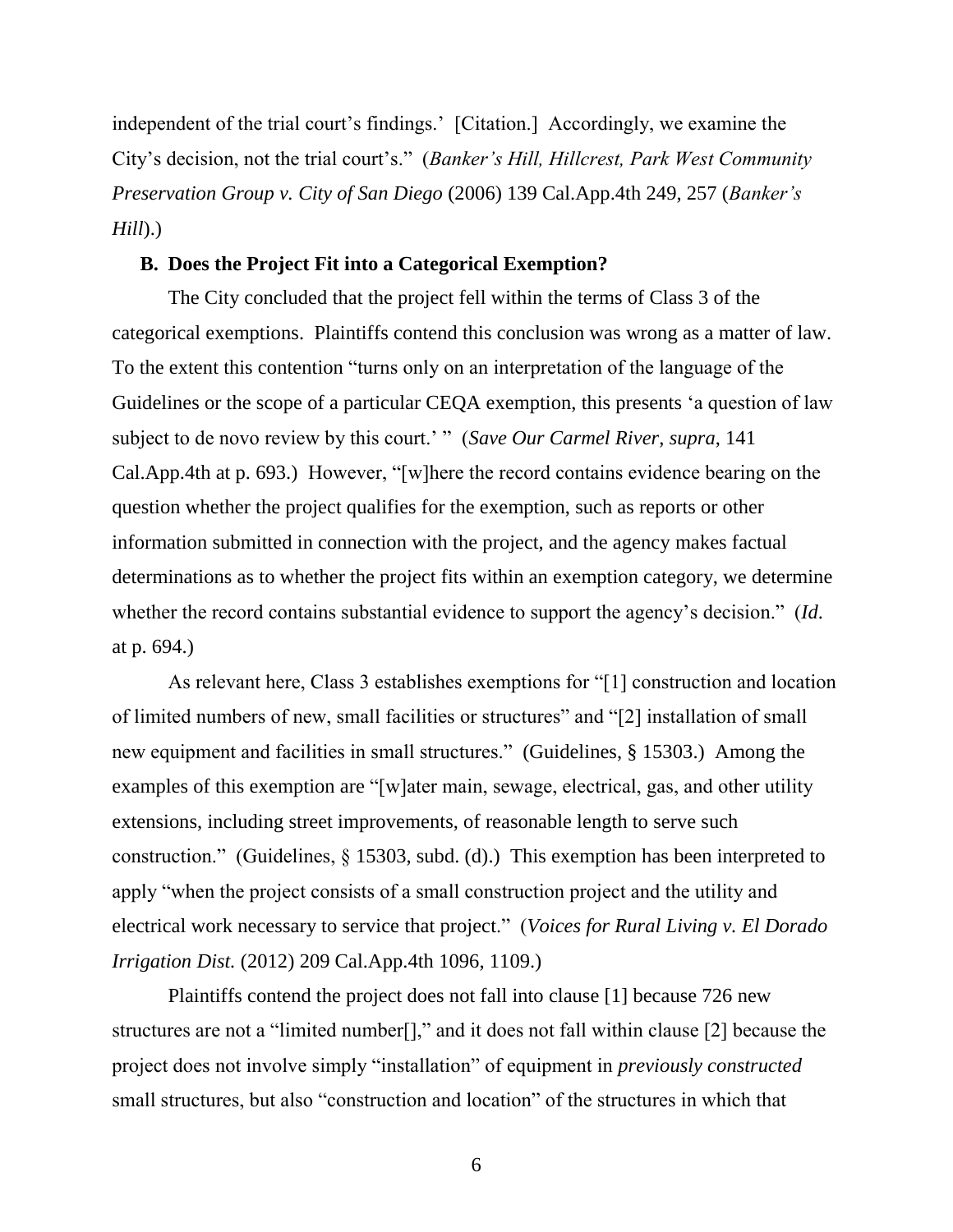equipment will be located. The problem with plaintiffs' argument about clause [2] of the exemption is that the terms of that provision do not limit "installation of small new equipment and facilities" to installation in *existing* small structures. If such a limitation had been intended, it could easily have been included. Indeed, the clause that immediately follows includes that limitation, when it refers to "the conversion of existing small structures from one use to another . . . ." (Guidelines, § 15303.)

Plaintiffs' reliance on *Robinson v. City and County of San Francisco* (2012) 208 Cal.App.4th 950 (*Robinson*) does not persuade us that clause [2] is limited to installing equipment in existing structures. In *Robinson*, this division concluded a project to install wireless telecommunications equipment on existing utility poles fell within the Class 3 exemption. (*Id*. at p. 956.) In doing so, the court stated, "Residents have not identified any authority under which a similar or analogous project—i.e., the installation of small new equipment on numerous existing small structures in scattered locations—was held not categorically exempt under the Class 3 exemptions." (*Ibid*.) The fact that the project in *Robinson* involved existing structures, however, does not meant that *this* project does not fall within the Class 3 exemptions.

We are satisfied that this project proposes the "installation" of the utility cabinets for purposes of clause [2] of the Class 3 exemption. This common-sense interpretation is confirmed by the language of the City's Order No. 175,566, "Regulations for Issuing Excavation Permits for the Installation of Surface-Mounted Facilities in the Public Rights-Of-Way" (the Public Works Order), issued in 2005, which defines "Surface-Mounted Facilit [ies] to mean "any Utility facility (physical element or structure) that [is] *installed, attached, or affixed in the Public Rights-of-Way* on a site that is above the surface of the street . . . ." (Italics added.) "Utility," in turn, includes "telecommunications, high-speed Internet, voice over Internet protocol, video over Internet Protocol . . . or other services that require the provider to install facilities in the Public Rights-of-Way to serve its customers."

Accordingly, we need not consider whether 726 utility cabinets, dispersed throughout the City's 122 million square feet of sidewalks, qualify as a "limited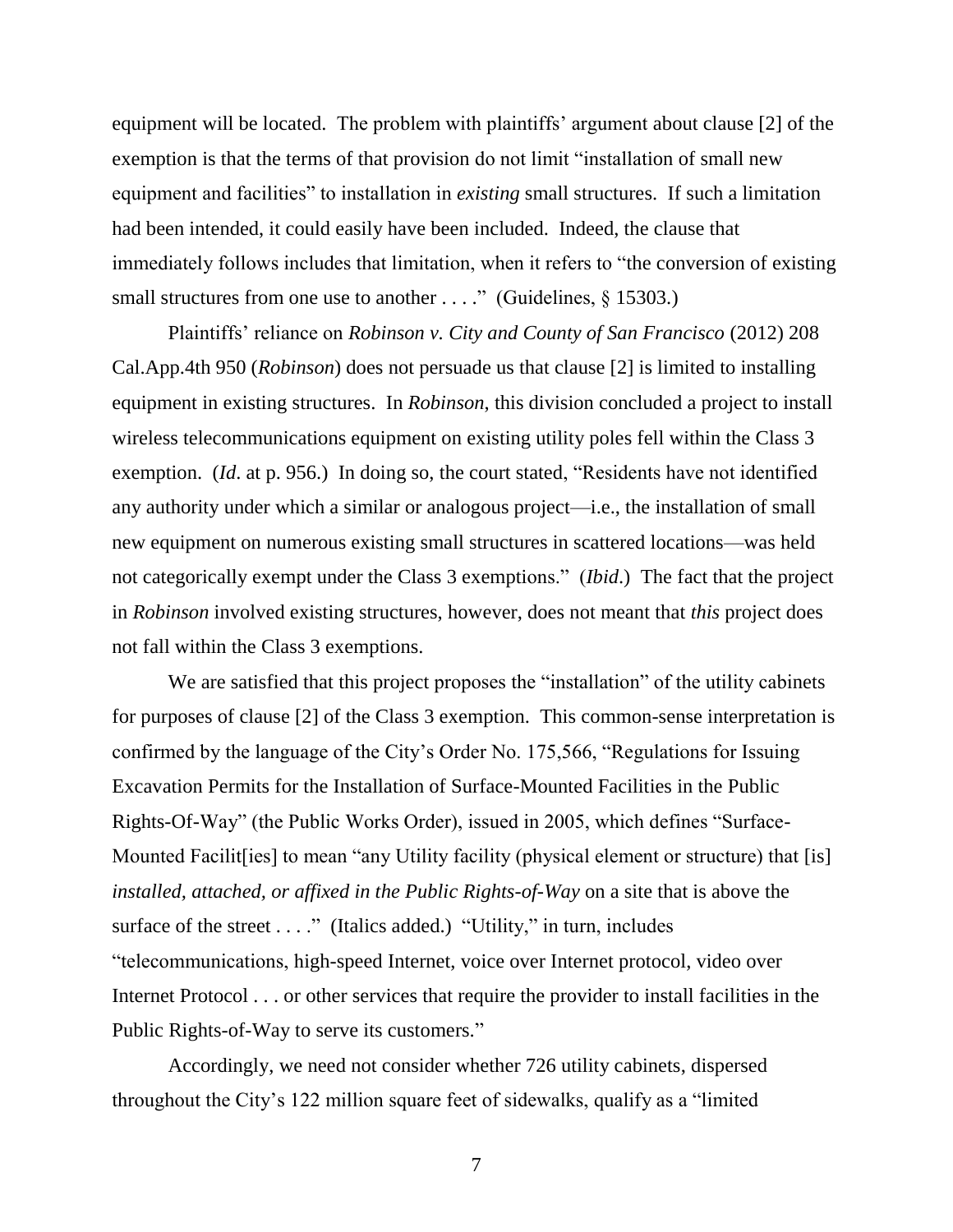number<sup>[]"</sup> of small structures for purposes of clause [1] of the Class 3 exemption. (Guidelines, § 15303.)

#### **C. Does the Project Fall Within an Exception?**

Plaintiffs also argue that, even if the project falls within the Class 3 exemption, an EIR is necessary because there is evidence the project will have significant environmental impacts.

"An agency's determination that a project falls within a categorical exemption includes an implied finding that none of the exceptions identified in the Guidelines is applicable. The burden then shifts to the challenging party to produce evidence showing that one of the exceptions applies to take the project out of the exempt category." (*Save Our Carmel River*, *supra*, 141 Cal.App.4th 677, 694.)

One of the exceptions to the categorical exemptions arises "where there is a reasonable possibility the activity will have a significant environmental effect 'due to unusual circumstances.' (Guidelines, § 15300.2, subd. (c).) The Guidelines do not define 'unusual circumstances.' That requirement was presumably adopted to enable agencies to determine which specific activities—within a class of activities that does not normally threaten the environment—should be given further environmental evaluation and hence excepted from the exemption." (*Azusa Land Reclamation Co. v. Main San Gabriel Basin Watermaster* (1997) 52 Cal.App.4th 1165, 1206 (*Azusa*).) "[T]he question whether a particular circumstance exists would normally be a factual issue, whereas the question whether that circumstance is 'unusual' within the meaning of the significant effect exception would normally be an issue of law that this court would review de novo." (*Id*. at p. 1207.)

As explained in *Robinson*, there is a split of authority regarding the standard of proof and the standard of review applicable to an agency's determination of whether a project falls within an exception to the categorical exemptions. "Some courts hold that a party seeking to apply an exception must ' "produce *substantial evidence showing a reasonable possibility* of adverse environmental impact sufficient to remove the project from the categorically exempt class. [Citations.]" [Citations.]' [Citation.] Under this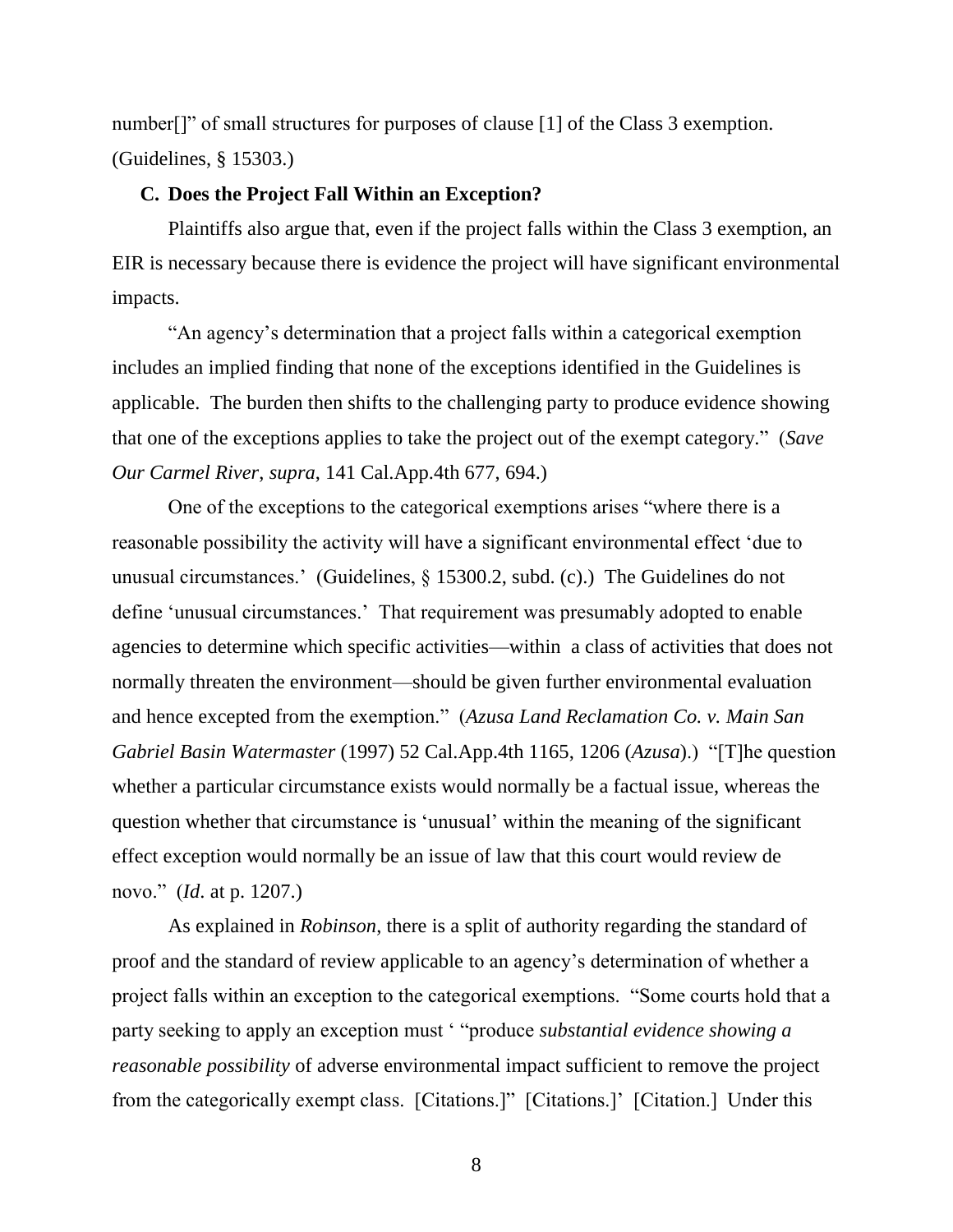approach, 'a court will uphold an agency's decision if there is *any* substantial evidence in the record that there will be *no* significant effect on the environment.' [Citations.] [¶] Other courts hold that the government agency tasked with CEQA review of a project 'must apply a *fair argument approach* in determining whether, under Guidelines section 15300.2[, subdivision ](c), there is no reasonable possibility of a significant effect on the environment' so as to bring the project within the scope of an exception. [Citations.] Courts that apply this standard 'independently review the agency's determination under Guidelines section 15300.2. subdivision  $(c)$  to determine whether the record contains evidence of a fair argument of a significant effect on the environment.' " (*Robinson*, *supra*, 208 Cal.App.4th at p. 957.)<sup>5</sup>

We need not resolve this issue, because, as set forth below, we would reach the same result whether we reviewed the record for substantial evidence to support the City's determination or for evidence to support a fair argument of a significant impact.

"The application of Guidelines section 15300.2[, subdivision ](c) involves two distinct inquiries. First, we inquire whether the Project presents unusual circumstances. Second, we inquire whether there is a reasonable possibility of a significant effect on the environment *due to* the unusual circumstances." (*Banker's Hill*, *supra*, 139 Cal.App.4th at p. 278; see also *Voices for Rural Living v. El Dorado Irrigation Dist.*, *supra*, 209 Cal.App.4th at pp. 1107–1108.) The court in *Azusa* explained that the "unusual circumstances" test "is satisfied where the circumstances of a particular project (i) differ from the general circumstances of the projects covered by a particular categorical

 $\overline{a}$ 

<sup>5</sup> In *Wollmer v. City of Berkeley* (2011) 193 Cal.App.4th 1329, 1350 (*Wollmer*), this division stated that in reviewing the question of whether a challenger has shown that one of the Guidelines section 15300.2 exceptions applies, "[o]ur job is to ask if the record reveals substantial evidence of a fair argument that there could be a significant effect on the environment." In *Robinson*, this division noted the split of authority on the proper standard, but concluded that on the facts of that case, the result would be the same under either standard. (*Robinson*, *supra*, 208 Cal.App.4th at pp. 957–958.) The question of the correct standard is raised in a case currently pending before our Supreme Court. (*Berkeley Hillside Preservation v. City of Berkeley*, S201116, rev. granted May 23, 2012.)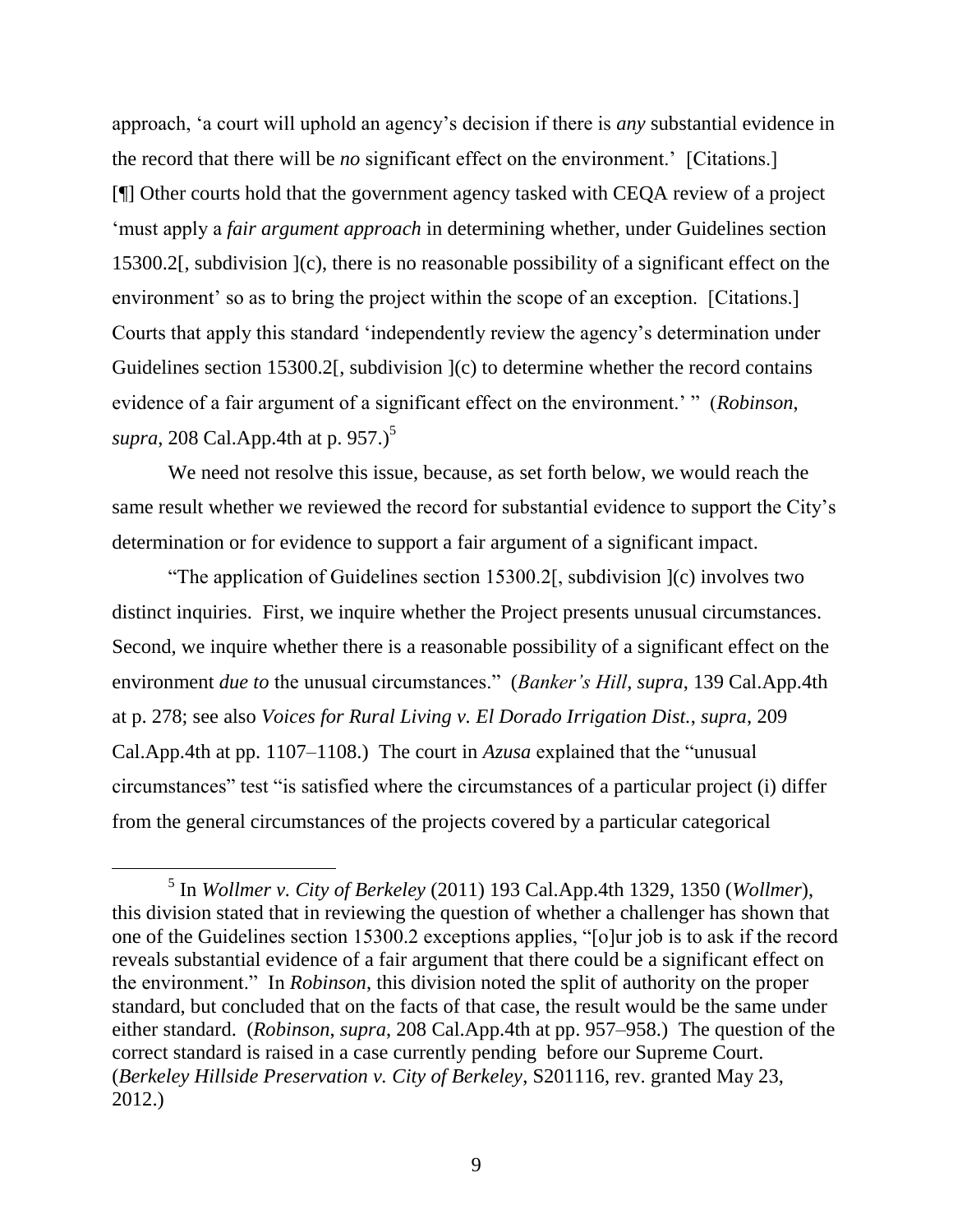exemption, and (ii) those circumstances create an environmental risk that does not exist for the general class of exempt projects." (*Azusa*, *supra*, 52 Cal.App.4th at p. 1207; see also *Wollmer*, *supra*, 193 Cal.App.4th at p. 1350.)<sup>6</sup> "[W]hether a circumstance is '*unusual*' is judged relative to the *typical* circumstances related to an otherwise typically exempt project." (*Santa Monica*, *supra*, 101 Cal.App.4th at p. 801.)

The court in *Communities for a Better Environment v. California Resources Agency* (2002) 103 Cal.App.4th 98, 129 (*CBE*), framed the test somewhat differently, stating, "An important exception to categorical exemptions, based on [*Wildlife Alive v. Chickering* (1976) 18 Cal.3d 190, 205–206], provides that a 'categorical exemption shall not be used for a[] [particular] activity where there is a reasonable possibility that the activity will have a significant effect on the environment due to unusual circumstances.<sup>'[]</sup> These other environmental effects that CBE mentions would constitute 'unusual circumstances' under this exception for a project that otherwise meets the Guidelines section 15332 [in-fill development project exemption] criteria. This is because a project that does meet the comprehensive environmentally protective criteria of section 15332 normally would not have other significant environmental effects; if there was a reasonable possibility that the project would have such effects, those effects would be 'unusual circumstances' covered by the [Guidelines] section 15300.2, subdivision (c) exception. In this way, these other effects would fall within the concept of unusual circumstances set forth in *Azusa*."

Plaintiffs have not identified any way in which the utility boxes would create impacts that would "differ from the general circumstances of the projects covered by" the Class 3 exemption, or, for that matter, in which any circumstances "create an environmental risk that does not exist for the general class of exempt projects." (*CBE*, *supra*, 103 Cal.App.4th at p. 129.) The record indicates that the City has, at a minimum,

<sup>6</sup> Citing *Santa Monica Chamber of Commerce v. City of Santa Monica* (2002) 101 Cal.App.4th 786, 800 (*Santa Monica*), the court in *Banker's Hill* added, " 'A negative answer to either question means the exception does not apply.' " (*Banker's Hill*, *supra*, 139 Cal.App.4th at p. 278.)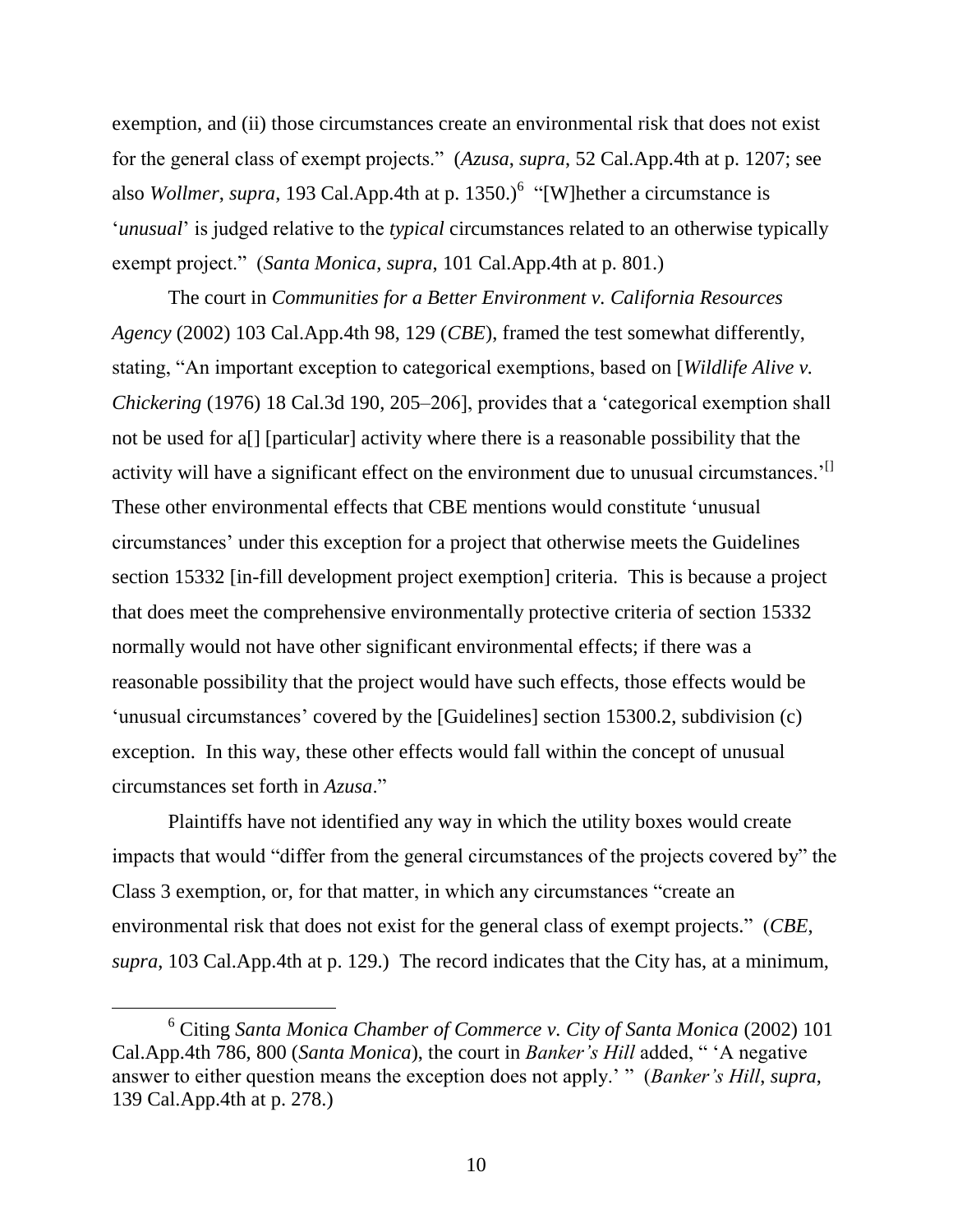tens of thousands of street-mounted facilities; these include 1,100 bus shelters, 13,000 MUNI-maintained poles, 132 cabinets to support MUNI operations, 33 advertising kiosks, 5,800 signalized intersections, 25 automatic toilets, 113 kiosks, 744 news racks, 5,151 trolley poles, 21,891 street lights, and five street light controllers, for a total of 47,994 such facilities. This number, however, does not include mail boxes, PG&E surface facilities, water department surface facilities, fire hydrants, or street trees. There is no basis to conclude the addition of 726 additional utility cabinets would be "unusual" in the context of the City's urban environment, which is already replete with facilities mounted on the public rights-of-way.

Plaintiffs contend, however, that there is a fair argument the project has the potential for significant impacts on aesthetics and pedestrian safety, and that the potential for these impacts *itself* constitutes an unusual circumstance calling for the preparation of an EIR. *Berkeley Hillside Preservation v. City of Berkeley* (S201116, rev. granted May 23, 2012), currently pending before our high court, raises the question of whether the "significant effect" exception of Guidelines section 15300.2, subdivision (c), is limited to circumstances in which there are "unusual circumstances" that are independent of a project's potential to have a significant environmental effect; that is, whether the unusual circumstances exception applies *whenever* there is a reasonable possibility of a significant effect on the environment. Whatever the outcome of that case, however, we are not persuaded that there is a fair argument of significant impacts here.

The evidence that plaintiffs contend supports a fair argument of significant impacts is found primarily in statements of a number of residents of San Francisco, as well as members of the Board of Supervisors, to the effect that the utility boxes would be unsightly, they would attract graffiti and public urination, they would impede pedestrians, and they would block driver's views. In particular, plaintiffs point to testimony and communications from San Francisco residents stating that the current boxes were "graffiti magnets," that people urinated on them, that garbage collected around them, that residents or the City had to remove graffiti from the existing boxes because AT&T failed to do so, that although AT&T had promised to use graffiti-resistant coverings, the boxes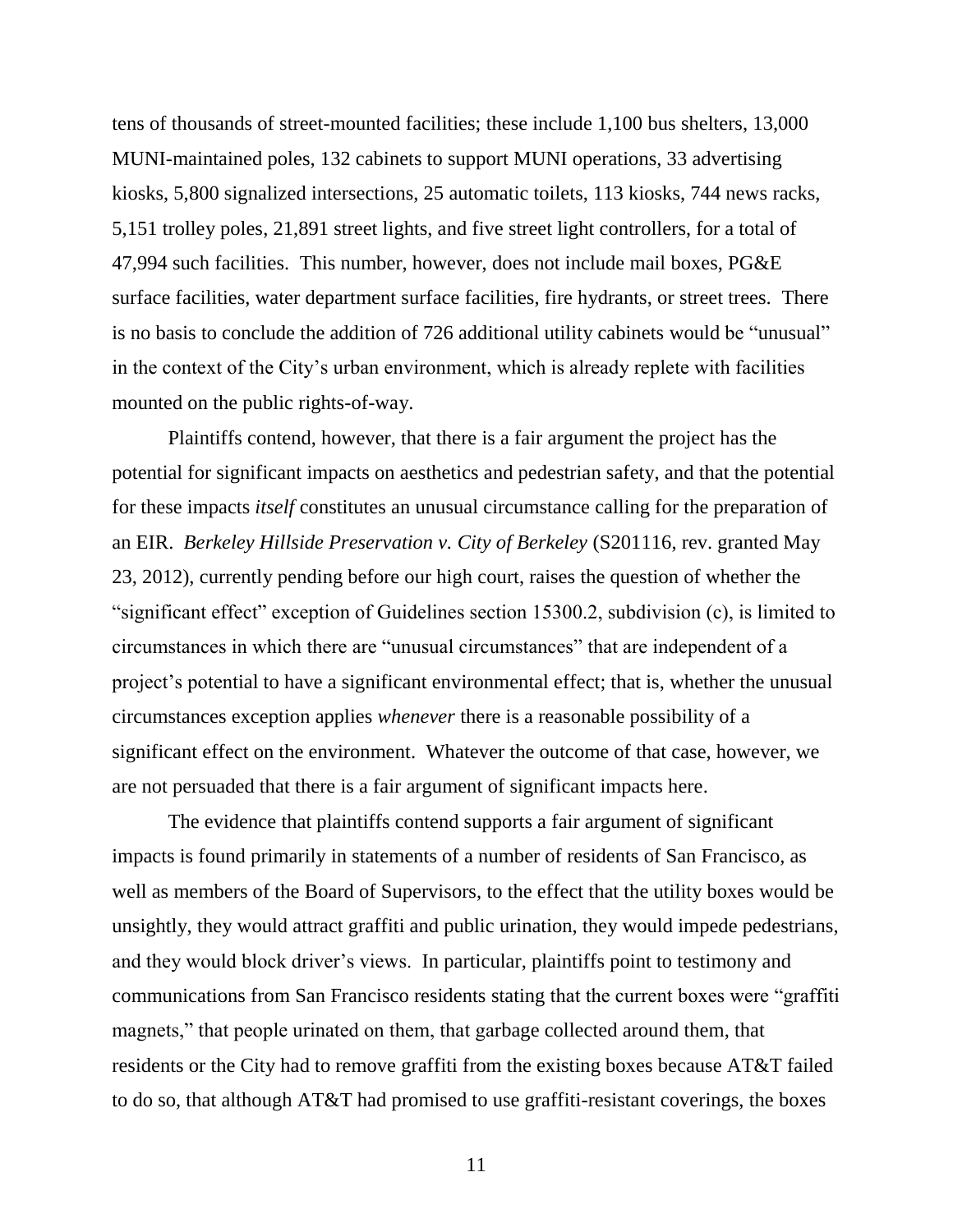were still marked with graffiti, and that the new boxes would attract more of such behavior, could serve as part of homeless encampments, and would block visibility for pedestrians and drivers using their driveways.

Plaintiffs also draw our attention to statements made by a planning commissioner and members of the City's Board of Supervisors. Ron Miguel, the Vice President of the Planning Commission, stated in an April 2011 letter that the project "reverses the impressive work which has been done in the past year to develop standards for our public streets. The Planning Department and the Board of Supervisors are in accord with the Better Streets legislation—and work in many areas of our city is already reflective of the advantages which follow from proper consideration to areas of public access, ADA requirements, and overall beautification. It enhances not only property values, but quality of life for both San Franciscans and visitors. The installation of 726 large intrusions on the public right-of-way by a private company is completely inconsistent with the direction the Board of Supervisors has given to Planning and DPW." Supervisor Chu stated in a July 2008 hearing that she had called "311" to report graffiti, paper cups, and litter around boxes, and that in the "stark environment" of the Sunset district, additional boxes would have a significant effect on the beauty of the community. At the same hearing, Supervisor McGoldrick urged the Board to examine the aesthetic and cumulative impacts of the utility boxes. Moreover, as plaintiffs point out, the Board of Supervisors approved the project by only a six-to-five vote.

Public controversy in itself does not require an EIR to be prepared "when there is no substantial evidence in the record that the project as designed and approved will fall within the requirements of [CEQA]." (*Running Fence Corp. v. Superior Court* (1975) 51 Cal.App.3d 400, 424; see also *Perley v. Board of Supervisors* (1982) 137 Cal.App.3d 424, 435–436 [difference of opinion between planning commission and board of supervisors does not establish serious public controversy]; § 21082.2, subd. (b).)

"The significance of an environmental impact is . . . measured in light of the context where it occurs. The Guidelines confirm that 'the significance of an activity may vary with the setting. For example, an activity which may not be significant in any urban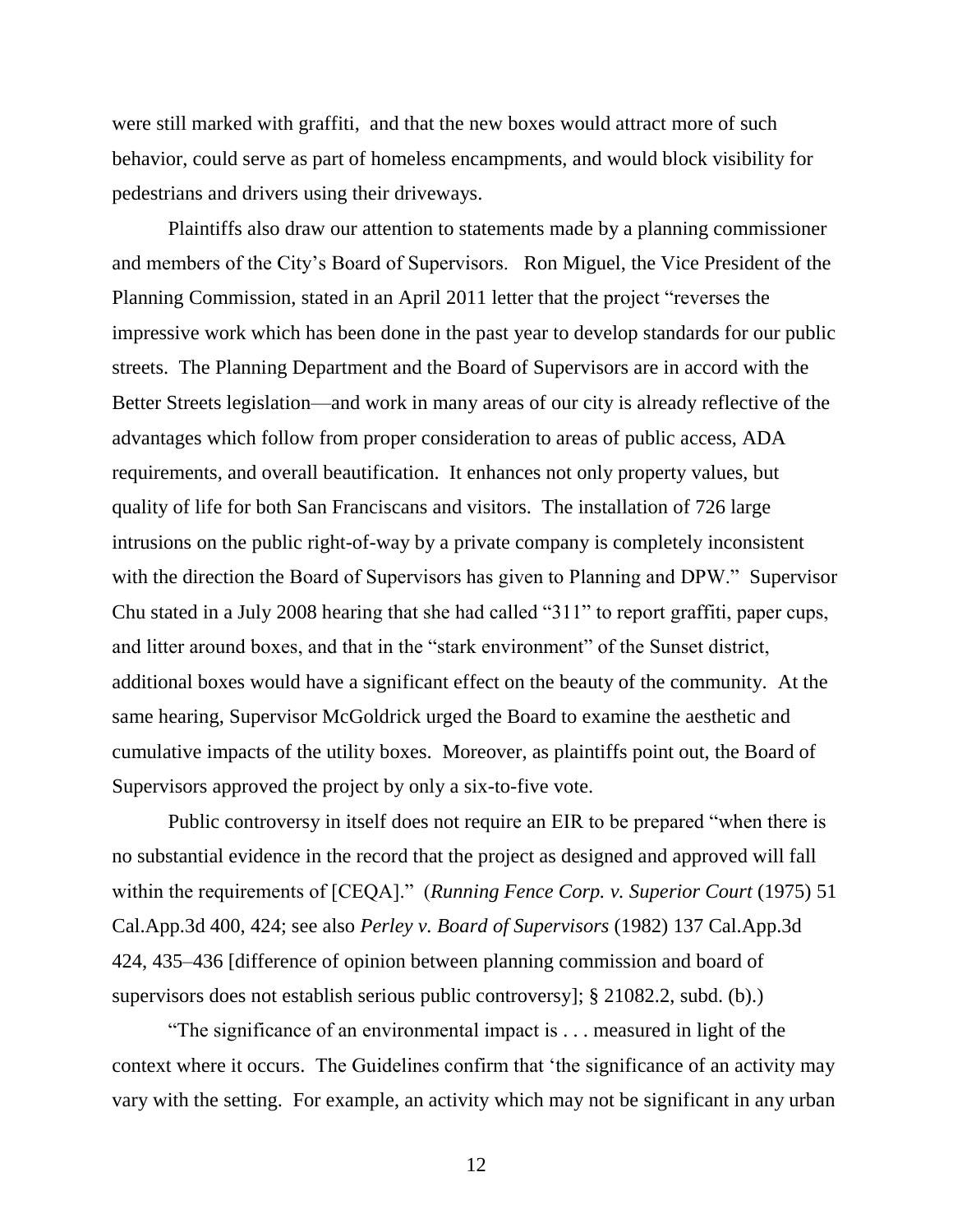area may be significant in a rural area.' [Citations.] To conclude that replacement of a virgin hillside with a housing project constitutes a significant visual impact says little about the environmental significance of the appearance of a building in an area that is already highly developed." (*Bowman v. City of Berkeley* (2004) 122 Cal.App.4th 572, 589 (*Bowman*); see also *Clover Valley Foundation v. City of Rocklin* (2011) 197 Cal.App.4th 200, 243–244 [upholding EIR's conclusion that visual impact of new homes was not significant because area was already residential]; compare *Citizens for Responsible & Open Government v. City of Grand Terrace* (2008) 160 Cal.App.4th 1323, 1337–1338 [EIR necessary where project would "create[] a change in the aesthetic environment and interfere[] with scenic views of the public in general by introducing into the primarily single-family, residential neighborhood a large, high-density, residential building . . ."].) As to the sort of aesthetic impacts asserted here, the Guidelines show that the relevant inquiry is whether a project would "[s]ubstantially degrade the *existing* visual character or quality of the site or its surroundings." (Guidelines, appendix G, italics added.)

Bearing these standards in mind, we conclude plaintiffs did not "produce evidence showing that [the significant impact exception] applie[d] to take the project out of the exempt category." (*Save Our Carmel River*, *supra*, 141 Cal.App.4th 677, 694.) The City is an urban environment. Its rights-of-way already contain, at a minimum, tens of thousands of structures. In its exemption from environmental review, the Planning Department stated: "The project sponsor proposes to deploy up to 726 Lightspeed cabinets in a dispersed manner within public right-of-way. The profile of these cabinets would be visible to passersby and observers from nearby buildings, but may not be noticed by the casual observer. The visual impacts of the cabinets would be confined to the immediate area in which the cabinets are located. Utility-related facilities in the public right-of-way are common throughout the City's urbanized environment (e.g., traffic control cabinets and other utility cabinets). AT&T's cabinet installations would generally be viewed in the context of the existing urban background, and the incremental visual effect of the proposed cabinets would be minimal."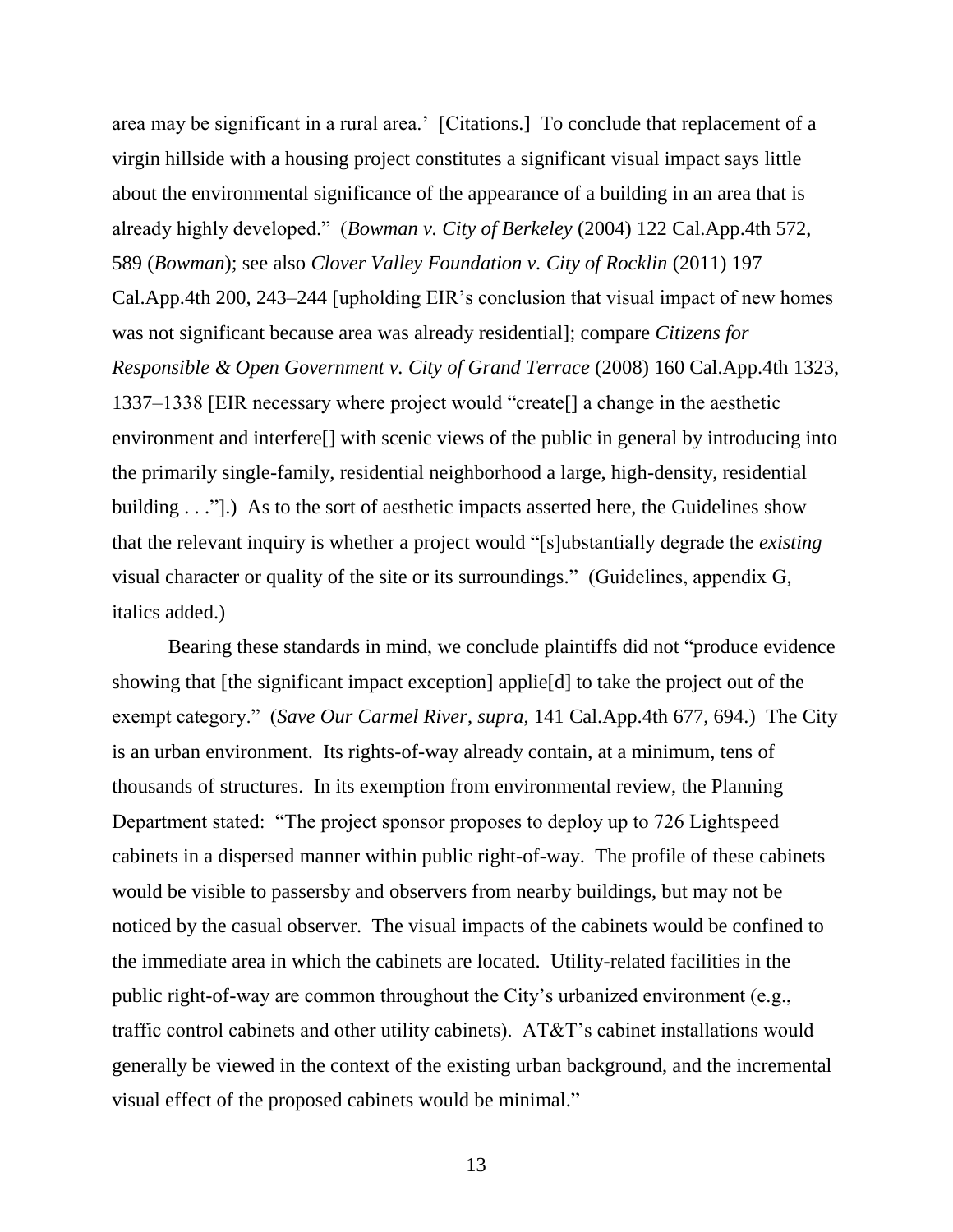The Planning Department went on: "Pursuant to the submitted project proposal, the proposed cabinets would be located in a manner that would not obstruct pedestrian access, would not intrude on pedestrian 'clear zones' at street corners, and would not obstruct the view of any traffic sign, way-finding sign or traffic signal.[] AT&T's cabinet placement considerations include setback distances from corners, fire hydrants, transit shelters, kiosks, certified street artist designated areas, and public art work under the jurisdiction of the Arts Commission, except for art on kiosks. If necessary, AT&T would conduct site visits with neighborhood groups to consider location options. Landscaping and screening are also available options for consideration in placing new cabinets. The proposed Lightspeed cabinets would have a graffiti resistant finish and would display a sticker with a toll-free number so that AT&T could proactively remove graffiti. If required for safety, bollards would also be installed."

Thus, under the project, the additional 726 cabinets will be placed in an urban environment that already contains large numbers of structures on the sidewalks, and they will not be permitted to obstruct pedestrian access, "clear zones" at street corners, or traffic signs. We recognize the concern that the new cabinets will become targets for graffiti or public urination. However, given the presence of numerous other structures on the rights-of-way, there is no basis to conclude people are more likely to engage in those anti-social behaviors in the presence of the cabinets than in their absence—that is, that the cabinets will bring about an increase in this behavior in a way that would rise to a significant impact. On the facts of this case, there is no fair argument they will create a significant environmental impact.

Against this conclusion, plaintiffs rely on cases in which residents or public officials presented fact-based evidence to support a fair argument that a project would have significant environmental effects. In *Architectural Heritage Assn. v. County of Monterey, supra,* 122 Cal.App.4th 1095, a county planned to demolish an old jail building, and prepared a mitigated negative declaration. (*Id*. at. pp. 1099–1100, 1106.) The record included a recommendation of the county's Historic Resources Review Board taking the position that the jail was a historic resource, based on a subcommittee's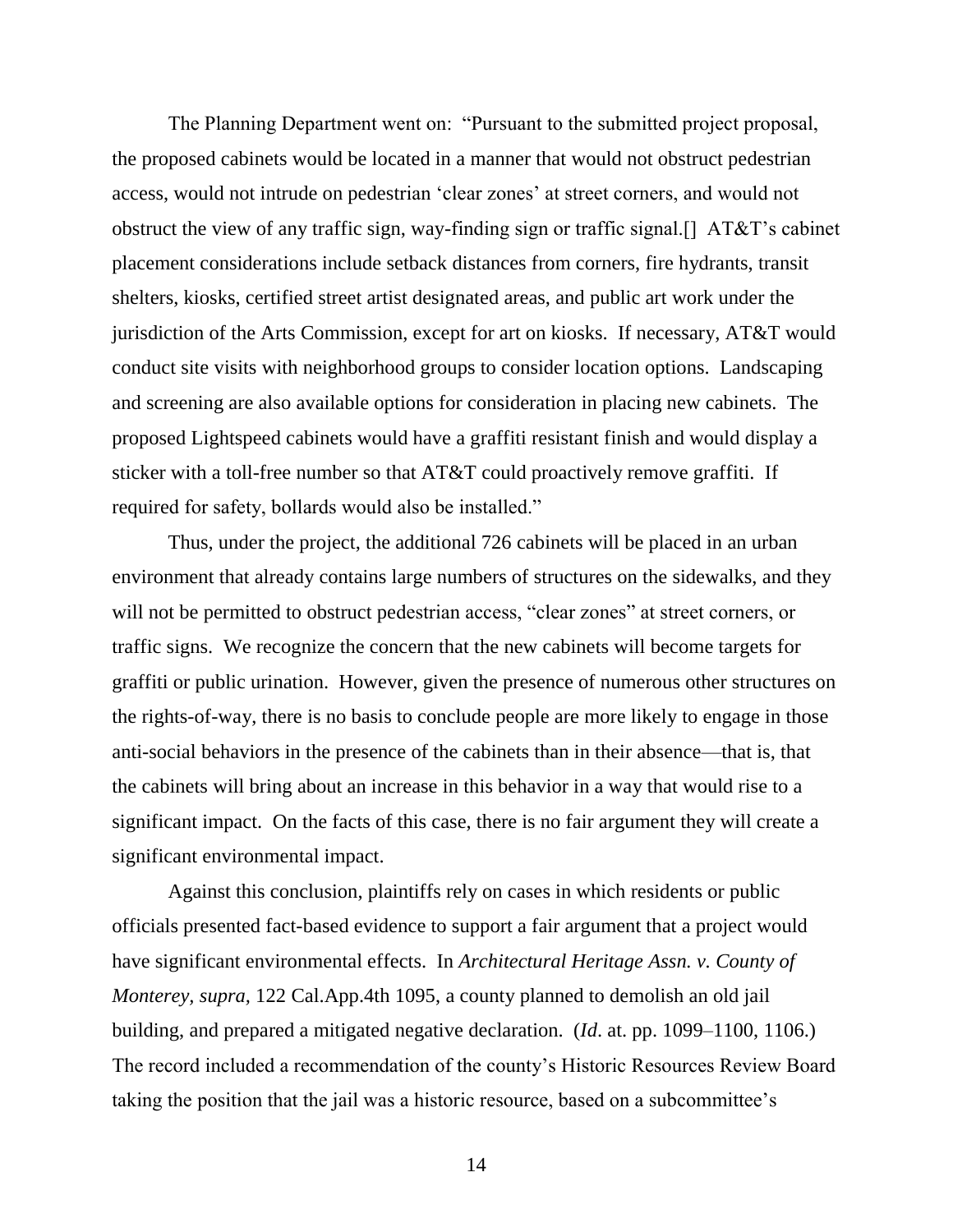investigation indicating that the jail's structure was " 'a rare type,' " and that historically significant people, including Cesar Chavez, were associated with the jail. (*Id*. at p. 1115.) In addition, members of the public, including an architect and a certified historian serving on the jail subcommittee, commented on the jail's association with notable historic figures and its architectural significance. (*Id*. at pp. 1116–1117.) This, the court concluded, constituted fact-based evidence to support a fair argument that the demolition would have a significant impact to a historic resource. (*Id*. at pp. 1108, 1115–1118.) Similarly, in *Stanislaus Audubon Society, Inc. v. County of Stanislaus* (1995) 33 Cal.App.4th 144, a county's planning department, air pollution control district, and one planning commission member had recognized the probable growth-inducing effect of a golf course project; the planning department noted that experience showed that often such a project acted as a catalyst triggering requests for residential development, and relied for its conclusions on consideration of similar projects elsewhere. (*Id*. at pp. 153, 155.) The court concluded that the county had improperly adopted a negative declaration for the project rather than preparing an EIR. (*Id*. at p. 160.)

These cases are inapposite to the matter before us. Here, the Planning Commission concluded the utility cabinets would be dispersed, that their impacts would be confined to their immediate vicinity and might not be noticed by causal observers, that such facilities are common in the City's urbanized environment, that they would not block pedestrian access or obstruct drivers' views, and that the cabinets would have a graffiti-resistant finish and a sticker with a toll-free number so AT&T could remove graffiti. In this context, the concerns raised by certain officials and members of the public do not rise to the level of substantial evidence of a significant impact on aesthetics or pedestrian safety.

The cases in which residents' views on a project's aesthetic effects were held to be substantial evidence of a significant impact do not lead us to any other conclusion. In *Pocket Protectors v. City of Sacramento* (2004) 124 Cal.App.4th 903 (*Pocket Protectors*), the court concluded that a public entity's approval of a mitigated negative declaration was inappropriate where another official body and members of the public had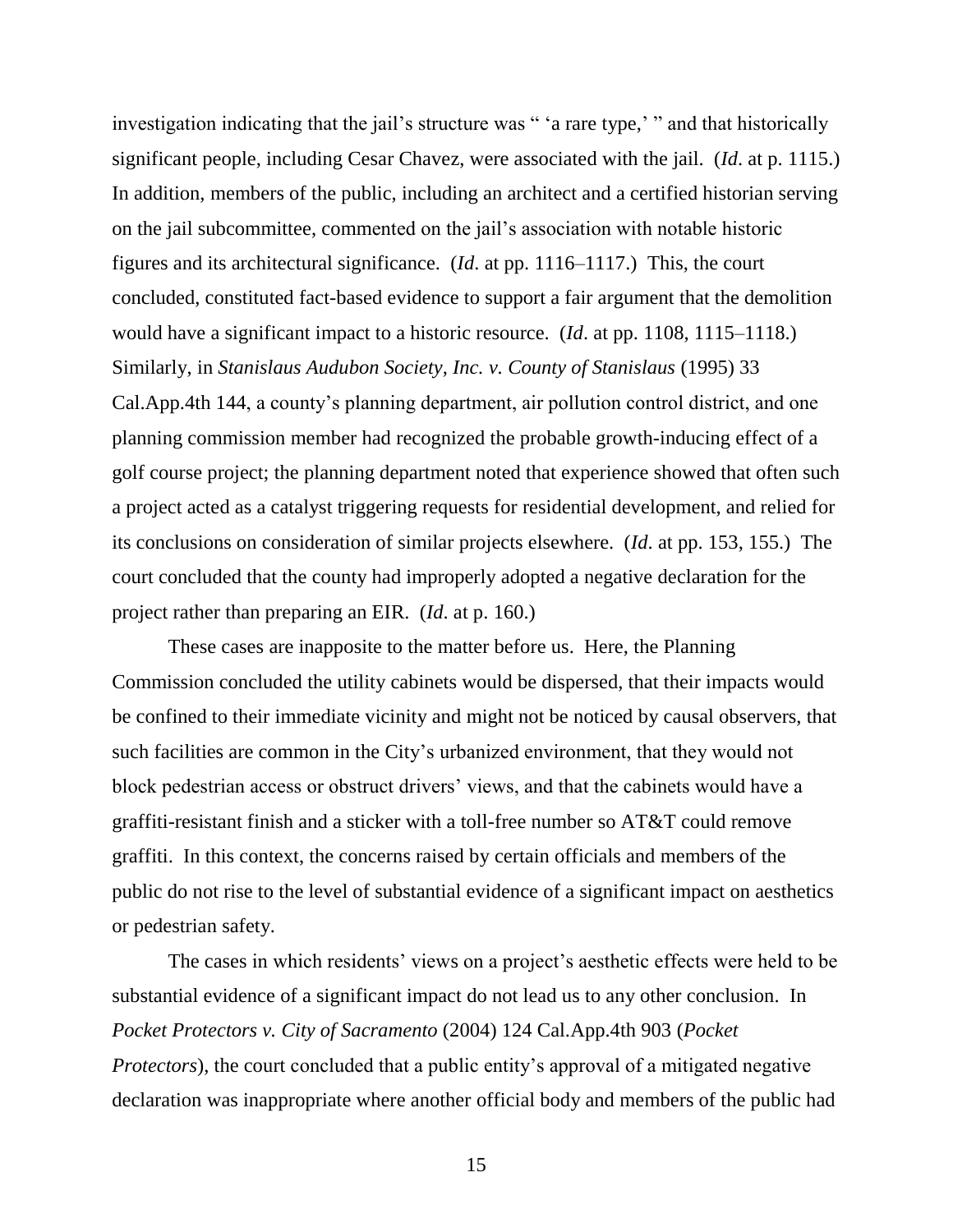presented evidence that a project would violate zoning regulations and would have an adverse aesthetic effect. The project was a development of detached single family homes on a strip of undeveloped land that was zoned "R-1A" (single-family alternative zone) as part of a Planned Unit Development (PUD). (*Id*. at pp. 908–909, 911.) The PUD included a variety of housing types, including, " 'Townhouse (or similar development),' zoned R-1A." (*Id*. at pp. 908–909.) The Planning Commission had rejected an earlier version of the project because it did not comply with the PUD, and City planning staff admitted the project would violate the PUD's objectives. (*Id*. at pp. 931–932.) Based on this evidence, the Court of Appeal concluded there was substantial evidence that the project conflicted with the objectives of the PUD. (*Id*. at p. 931.) As to aesthetic impacts, the court noted that "the opinions of residents, if based on direct observation, may be relevant as to aesthetic impact and may constitute substantial evidence in support of a fair argument; no special expertise is required." (*Id*. at p. 937.) Such evidence was found in testimony by residents of the area and an architect that the project would create a " 'tunnel or canyoning effect of wide houses on small lots,' " that it would be difficult to install adequate landscaping, and that some of the houses would open their front doors onto a greenbelt. (*Id*. at pp. 920, 937.)

Aesthetic concerns were also at issue in *Ocean View Estates Homeowners Assn., Inc. v. Montecito Water Dist.* (2004) 116 Cal.App.4th 396, 402 (*Ocean View*). The Court of Appeal there concluded a water district was required to consider aesthetic impacts in an EIR before approving a project to cover a four-acre reservoir with a semi-reflective aluminum roof. (*Id*. at pp. 398, 401.) The roof would be visible from public trails, and the county had urged the water district to develop appropriate mitigation if the roof could be seen from the trails. (*Id*. at pp. 401–402.) The court concluded that this evidence, along with residents' observations about the aesthetic effects of the alteration of the view—from one with a " 'striking and unique visual feature' " of " 'clear blue water in a densely vegetated area' "—could constitute substantial evidence to support a fair argument that the aluminum roof might have a significant adverse aesthetic impact. (*Id*. at pp. 401–403.)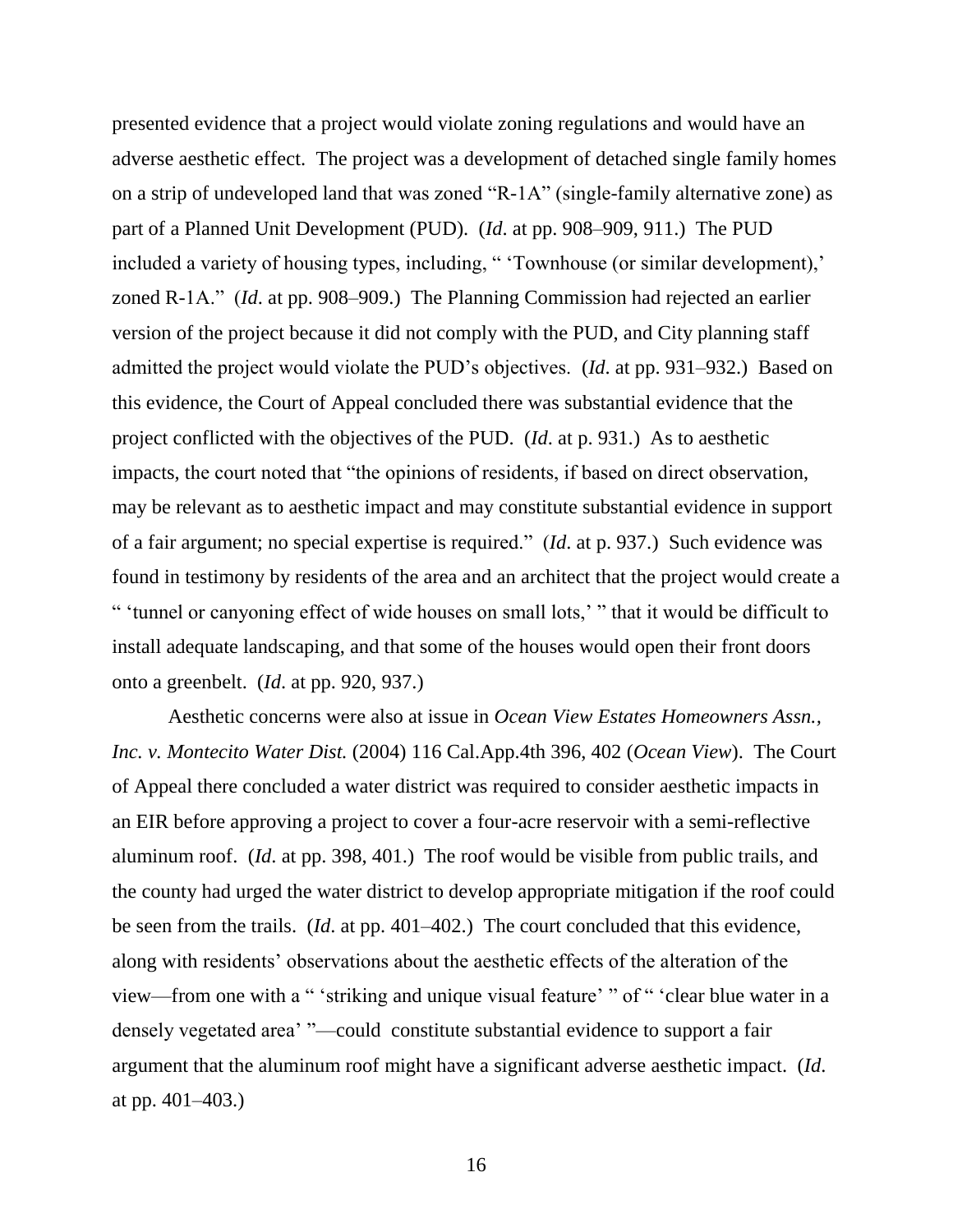*Pocket Protectors* and *Ocean View* are both characterized by a clear change to the existing environment. In *Pocket Protectors*, the residential project was to be built on undeveloped land, in a manner inconsistent with zoning. The aluminum roof proposed to cover a four-acre reservoir in *Ocean View* would alter the views from public trails. These cases do not consider the sort of impact present here—the addition of new small structures to urban streets in which such structures are already a ubiquitous feature of the environment. Neither the concerns expressed by residents nor those raised by members of the Planning Commission or the Board of Supervisors rise to the level of fact-based evidence that the utility cabinets will substantially degrade the existing visual character of the urban environment in which they will be placed.

This division reached a similar conclusion in *Bowman*, stating, "[W]e do not believe that our Legislature in enacting CEQA . . . intended to require an EIR where the sole environmental impact is the aesthetic impact of a building in a highly developed area. [Citations.] To rule otherwise would mean that an EIR would be required for every urban building project that is not exempt under CEQA if enough people could be marshaled to complain about how it will look. While there may be situations where it is unclear whether an aesthetic impact like the one alleged here arises in a 'particularly sensitive' context (Guidelines, § 15300.2) where it could be considered environmentally significant, this case does not test that boundary. The aesthetic difference between a four-story and a three-story building on a commercial lot on a major thoroughfare in a developed urban area is not a significant environmental impact, even under the fair argument standard." (*Bowman supra*, 122 Cal.App.4th at p. 592.)

Plaintiffs also argue that the project will cause cumulative impacts that take it out of the Class 3 exemption. Guidelines section 15300.2, subdivision (b) provides: "All exemptions for these classes are inapplicable when the cumulative impact of successive projects of the same type in the same place, over time is significant." As explained in *Robinson*, an argument that an agency must consider the cumulative impact of all similar equipment that had been or would be installed throughout the City "ignores the language in the Guidelines limiting the cumulative impact exception to 'successive projects of the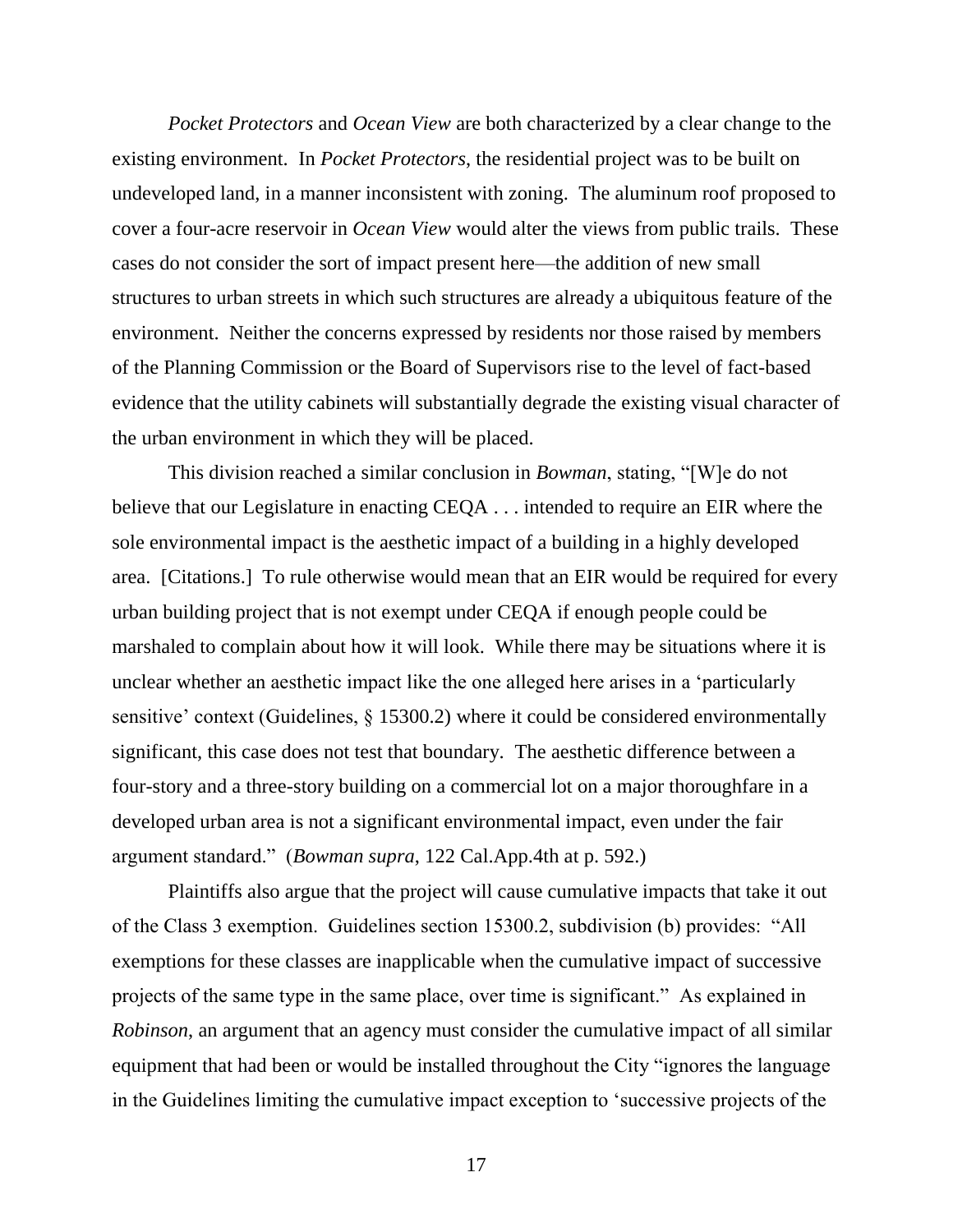same type *in the same place* . . . . ' (Guidelines, § 15300.2, subd. (b), italics added.) This limitation makes sense, because without a limitation as to the location of the projects whose cumulative impact must be considered, agencies deciding whether the exception applies to a project would be required, in every instance, to consider the cumulative environmental impact of all successive similar projects in their jurisdictions, at least, and perhaps regionally or even statewide. If this were the case, the exception would swallow the rule, and the utility of the Class 3 exemption would be vitiated." (*Robinson*, *supra*, 208 Cal.App.4th at p. 958.)

Plaintiffs have not drawn our attention to any evidence showing that the utility boxes will create significant cumulative impacts in the individual locations in which they are placed. They point to comments made in opposition to the 2008 version of the project, in which an opponent stated that at some of the locations AT&T had identified there would be two new boxes. This is not evidence that AT&T is currently planning to locate more than one box in close proximity, nor that the cumulative impacts of such a placement would be significant. Plaintiffs did not meet their burden to show the cumulative effects exception applied.

Nor are we persuaded by plaintiffs' argument that the project's impacts are shown by purported inconsistencies with the Public Works Order and the City's Better Streets Plan, adopted in 2010. The Public Works Order recites that the Department of Public Works was "concerned that the installation of surface-mounted facilities in the public rights-of-way will impede travel on public streets, inconvenience property owners, create visual blight, or otherwise incommode the use of the public rights-of-way by the public." Therefore, the Public Works Order explained, "it is the Department's policy to require that such surface-mounted facilities be installed on private property or be placed underground to the extent either of these options is technologically or economically feasible. At the very least, the Department has required that applicants minimize the impact that the placement of any surface-mounted facilities will have on use of the public rights-of-way." Under the Public Works Order, before applicants are permitted to install surface-mounted facilities in public rights-of-way, they must show they have tried to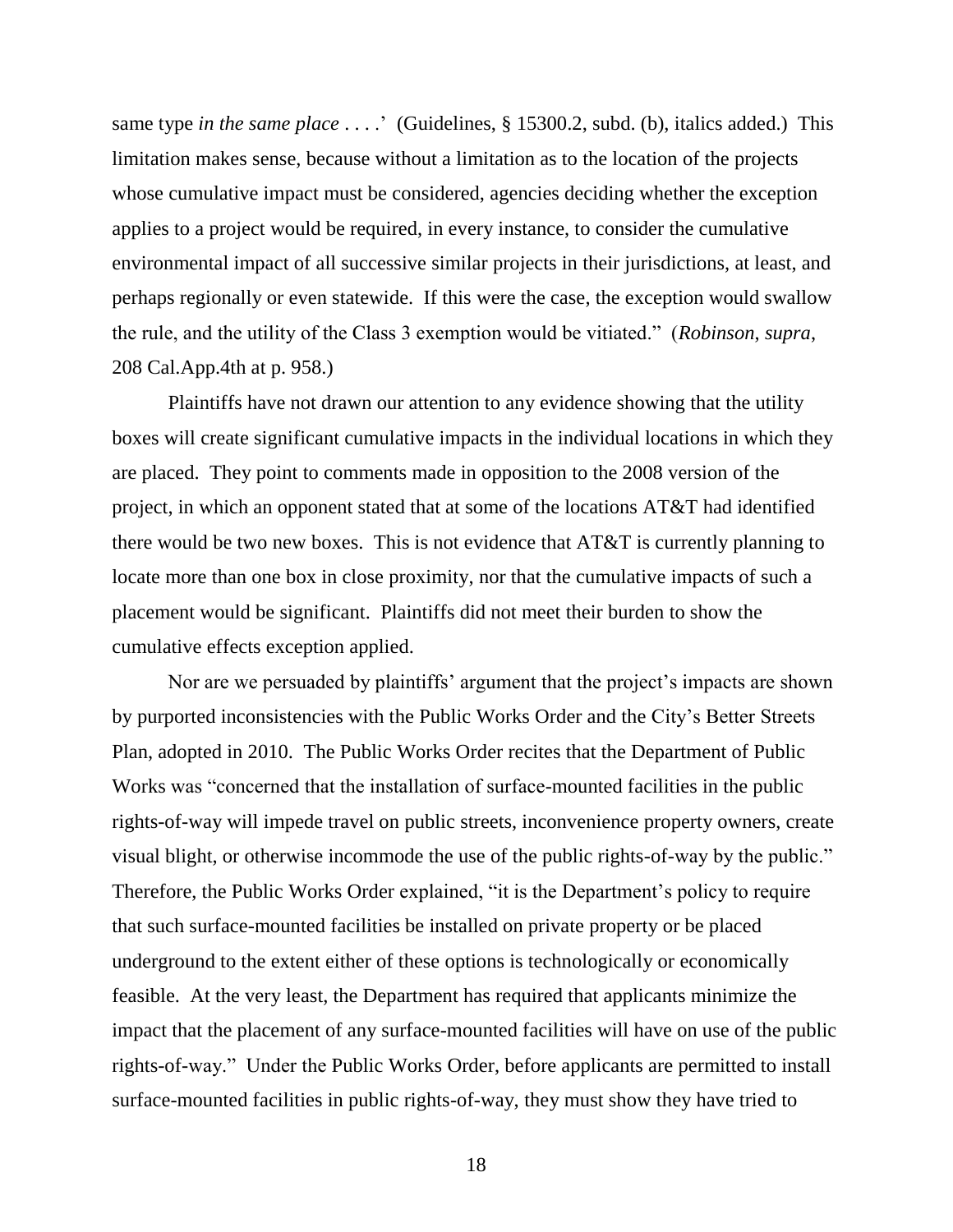place the facilities on private property or underground. The Public Works Order also provides that in selecting appropriate locations for surface-mounted facilities in rights-ofway, the applicant must minimize the impacts of the placement in a variety of ways; among them, the applicant must place the facilities in a manner that does not unreasonably impede pedestrians, particularly people with disabilities; provide four feet of pedestrian clearance; not intrude on pedestrian " 'clear zones' " at street corners; provide specified setbacks from crosswalks, curbs, fire hydrants, driveways, transit shelters, curb ramps, blue zone parking spaces, street lights, parking meters, and trees; place the facilities so they do not obstruct the view of any traffic sign or traffic signal; place them on streets with minimal pedestrian travel; limit the height and footprint of the facilities; either use stainless steel or paint the facilities in the colors used by City structures in the vicinity; include a graffiti-proof coating; and screen the facilities by landscaping or camouflaging. The order also provides for notice to the public of proposed sites, for a hearing before the Public Works Department if there are nonfrivolous objections, and for an appeal of the department's approval or denial of a permit to install a surface-mounted facility.

The Better Streets Plan likewise acknowledges that surface-mounted facilities will be installed on City rights-of way, stating: "Surface-mounted utilities are often bulky and unattractive elements in the streetscape. Where possible, they should be located outside of the right-of-way and screened within private parcels. However, in many cases, they will be located in the public right-of-way. To that end, they should minimize their negative visual impact." The plan notes that surface-mounted utilities must comply with the Public Works Order, and provides that they should be screened by being painted either in a neutral color or with public art, and should, where possible, be buffered by sidewalk planters, walls, artistic screens, or other elements.

Thus, both the Public Works Order and the Better Streets Plan envision that utility boxes will be installed on the public rights-of-way, and require applicants to locate and design the structures in a way that minimizes effects on pedestrian and driver safety and on aesthetics. There is no basis to conclude the project will not comply with these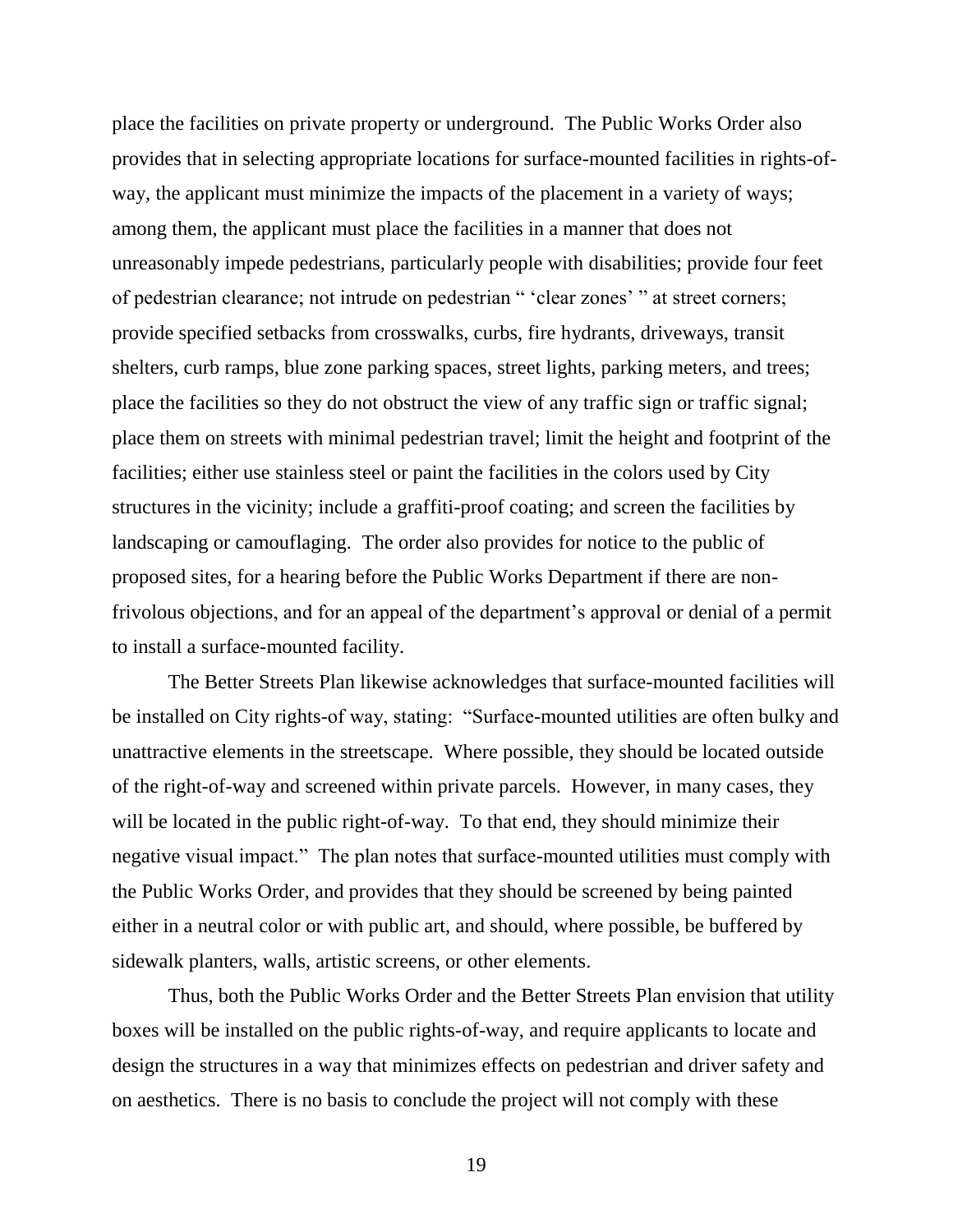requirements, and plaintiffs have not persuaded us that the project is inconsistent with these enactments.

#### **D. Does the Categorical Exemption Rely on Mitigation Measures?**

Finally, plaintiffs contend the City improperly relied on mitigation measures in concluding the project was categorically exempt from CEQA. As explained by this division in *Salmon Protection & Watershed Network v. County of Marin* (2004) 125 Cal.App.4th 1098, 1102, "Only those projects having no significant effect on the environment are categorically exempt from CEQA review. [Citation.] If a project may have a significant effect on the environment, CEQA review must occur and only then are mitigation measures relevant. [Citation.] Mitigation measures may support a negative declaration but not a categorical exemption."

Plaintiffs contend the Notice of Exemption shows the project approval was improperly based on mitigation measures requiring the City to review the utility cabinets to evaluate their potential to impede travel, inconvenience property owners, or otherwise disturb use of the right-of-way. The notice of exemption stated in pertinent part: "The proposed project is subject to the requirements for excavations permits in Article 2.4 of the Public Works Code and the requirements of Department of Public Works (DPW) Order No. 175,566 concerning placement of surface-mounted facilities (SMF) in the public right-of-way.<sup>[]</sup> DPW reviews each application on an individual basis and evaluates the potential for the proposed facilities to impede travel on public streets, inconvenience property owners, or otherwise disturb the use of the public right-of-way by the public." We disagree with plaintiffs' argument that this review constitutes a mitigation measure. Rather, the review is required by the Public Works Order, which is generally applicable to excavation permits for surface-mounted facilities. An agency may rely on generally applicable regulations to conclude an environmental impact will not be significant and therefore does not require mitigation. (*Tracy First v. City of Tracy* (2009) 177 Cal.App.4th 912, 932–934; *Association for Protection Etc. Values v. City of Ukiah* (1991) 2 Cal.App.4th 720, 734–736 [categorical exemption].)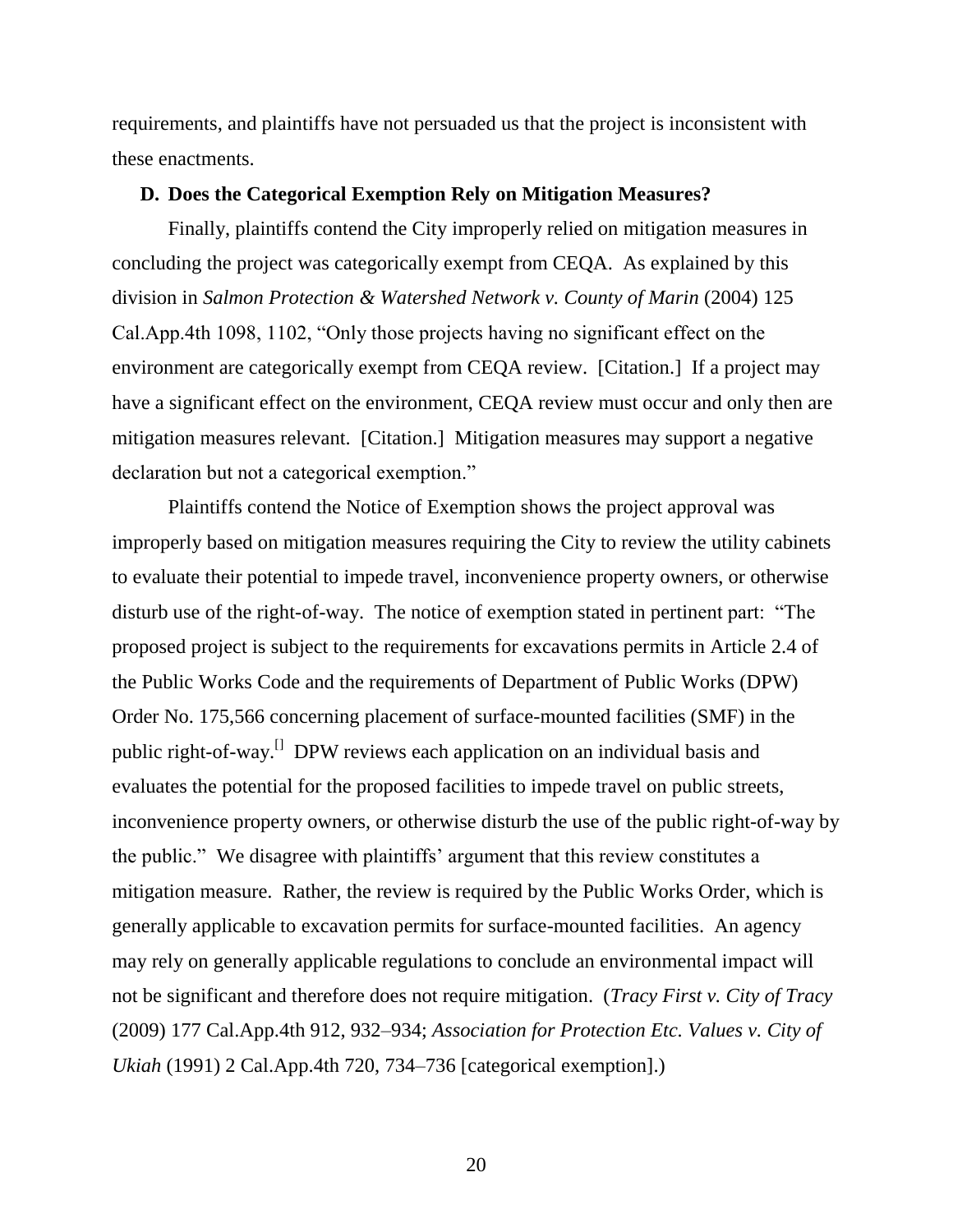Plaintiffs also contend the project's environmental effects were improperly mitigated by the July 19, 2011 MOU, in which AT&T agreed to provide additional public notice for each cabinet site, maintain a public web site, consider non-sidewalk locations for cabinets, consider various screening options consistent with the Public Works Order and the Better Streets Plan, provide information about the feasibility of "undergrounding" its equipment, try to hire a local workforce, and pay the cost of permit processing, graffiti removal, and any necessary cabinet relocation. Although members of the Board of Supervisors expressed approval of AT&T's agreement to increase public outreach, the record does not show that agreement was the basis for the Board's conclusion that the project qualified for a categorical exemption from CEQA review, or that it constituted a mitigation measure for a significant effect on the environment.

## **III. DISPOSITION**

The judgment is affirmed.

Rivera, J.

\_\_\_\_\_\_\_\_\_\_\_\_\_\_\_\_\_\_\_\_\_\_\_\_\_

We concur:

Ruvolo, P.J.

\_\_\_\_\_\_\_\_\_\_\_\_\_\_\_\_\_\_\_\_\_\_\_\_\_

\_\_\_\_\_\_\_\_\_\_\_\_\_\_\_\_\_\_\_\_\_\_\_\_\_

Humes, J.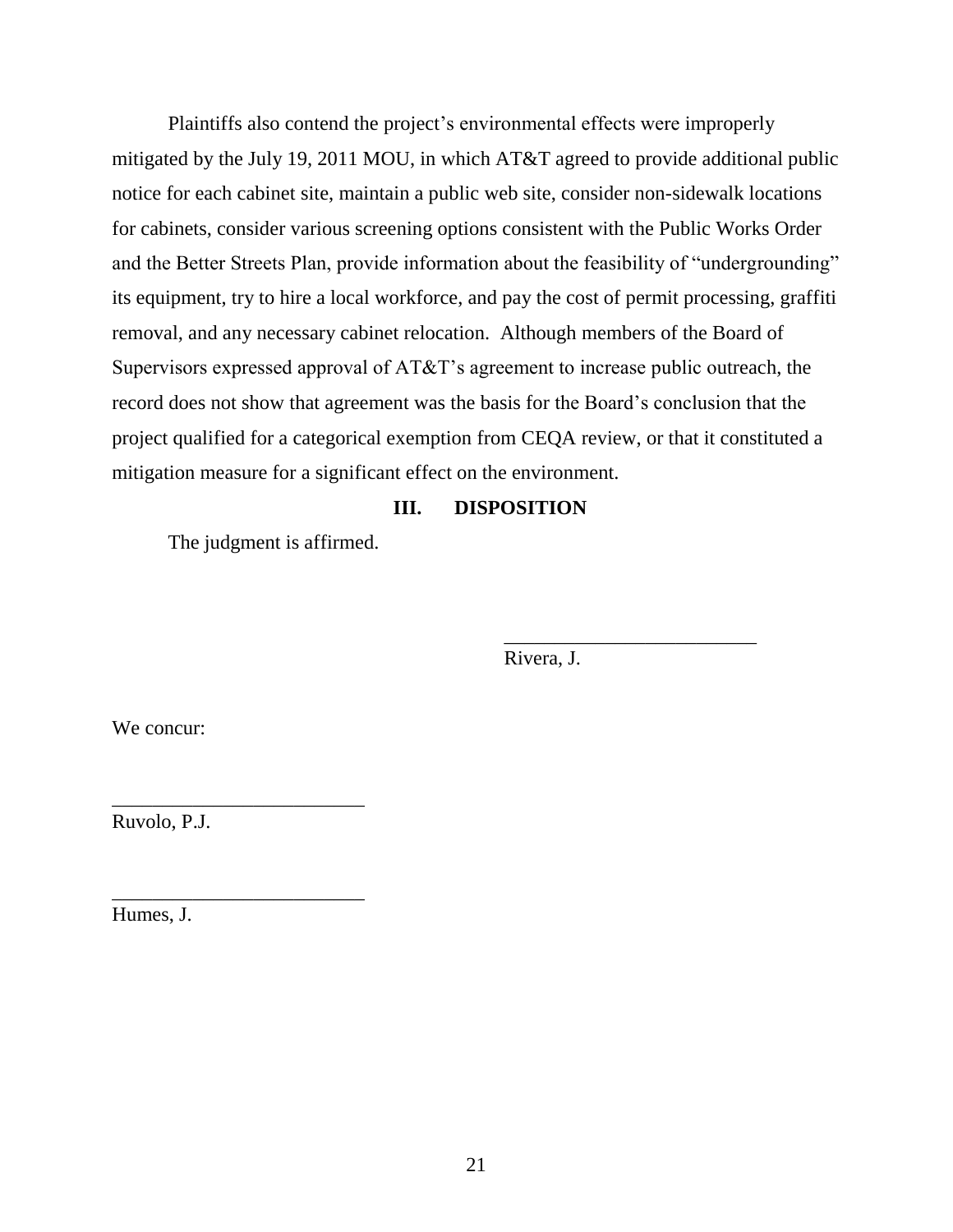Filed 5/30/14

## **CALIFORNIA COURT OF APPEAL FIRST APPELLATE DISTRICT DIVISION FOUR**

## SAN FRANCISCO BEAUTIFUL et al. v. CITY AND COUNTY OF SAN FRANCISCO et al. AT&T CALIFORNIA

A136546 San Francisco County Sup. Ct. No. CPF11511535

## BY THE COURT:

The petition for rehearing filed by appellants is denied.

The requests for publication of this court's April 30, 2014 opinion are granted.

The Reporter of Decisions is directed to publish said opinion in the Official Reports.

(Ruvolo, P. J., Rivera, J., and Humes, J. joined in the decisions.)

Date:\_\_\_\_\_\_\_5/30/14\_\_\_\_\_\_\_\_\_\_\_\_\_\_\_ \_\_\_\_\_\_\_\_\_\_\_Ruvolo\_\_\_\_\_\_\_\_\_\_\_\_\_\_\_\_\_P. J.